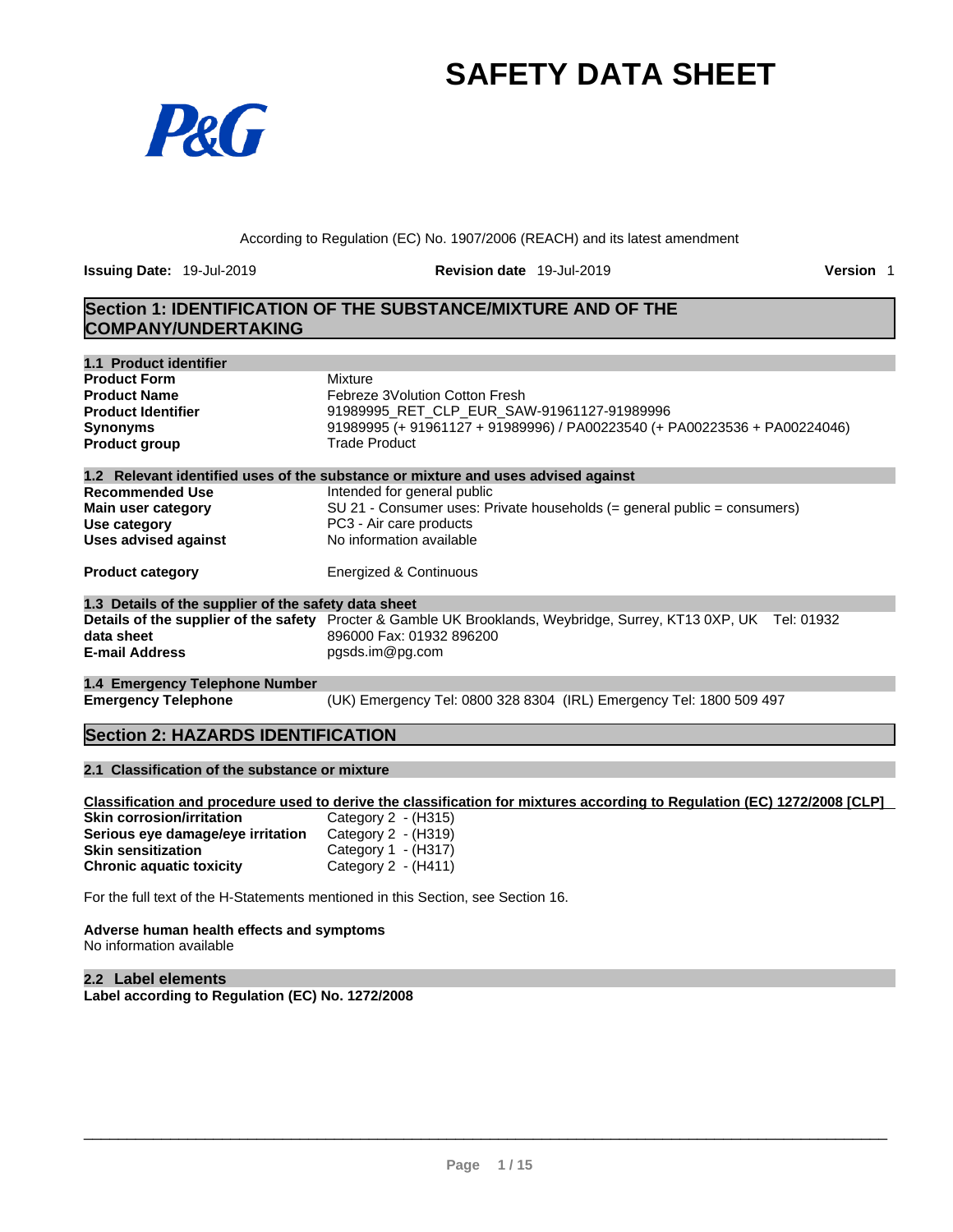| <b>Signal Word</b>              | <b>WARNING</b>                                                                                                                                                                                                                                                                                                 |
|---------------------------------|----------------------------------------------------------------------------------------------------------------------------------------------------------------------------------------------------------------------------------------------------------------------------------------------------------------|
| <b>Hazard statements</b>        | H315 - Causes skin irritation<br>H319 - Causes serious eye irritation<br>H317 - May cause an allergic skin reaction<br>H411 - Toxic to aquatic life with long lasting effects                                                                                                                                  |
| <b>Precautionary Statements</b> | P102 - Keep out of reach of children<br>P302 + P352 - IF ON SKIN: Wash with plenty of water<br>P305 + P351 - IF IN EYES: Rinse cautiously with water for several minutes<br>P312 - Call a POISON CENTRE/doctor if you feel unwell<br>P501 - Dispose of contents/container to an appropriate local waste system |

#### **2.3 Other hazards**

**Other hazards which do not result** No presence of PBT and vPvB ingredients. **in classification**

# **Section 3: COMPOSITION/INFORMATION ON INGREDIENTS**

#### **3.1 Substances**

Not applicable.

#### **3.2 Mixtures**

| <b>Chemical Name</b>                        | <b>CAS No</b> | <b>EC-No</b> | <b>REACH Registration</b><br><b>No</b> | Weight-% | <b>GHS / CLP Classification</b><br>1272/2008 [CLP]                    | <b>M-Factor</b><br>(chronic) | <b>M-Factor</b><br>(acute) |
|---------------------------------------------|---------------|--------------|----------------------------------------|----------|-----------------------------------------------------------------------|------------------------------|----------------------------|
| PPG-2 Methyl Ether                          | 34590-94-8    | 252-104-2    | 01-2119450011-60                       | >30      | <b>NC</b>                                                             |                              | $\mathbf{1}$               |
| 2,6-Dimethyl-7-Octen-2-ol                   | 18479-58-8    | 242-362-4    | 01-2119457274-37                       | $5 - 10$ | Skin Irrit. 2(H315)<br>Eye Irrit. 2(H319)                             | $\mathbf{1}$                 | $\mathbf{1}$               |
| 2-t-Butylcyclohexyl Acetate                 | 88-41-5       | 201-828-7    | 01-2119970713-33                       | $5 - 10$ | Aquatic Chronic 2(H411)                                               | $\mathbf{1}$                 | $\mathbf{1}$               |
| Linalool                                    | 78-70-6       | 201-134-4    | 01-2119474016-42                       | $5 - 10$ | Skin Irrit. 2(H315)<br>Skin Sens. 1B(H317)<br>Eye Irrit. 2(H319)      |                              | $\mathbf{1}$               |
| Benzyl Acetate                              | 140-11-4      | 205-399-7    | 01-2119638272-42                       | $1 - 5$  | Aquatic Chronic 3(H412)                                               | 1                            | $\mathbf{1}$               |
| Pentamethylheptenone                        | 86115-11-9    | 289-194-8    | 01-2119980043-42                       | $1 - 5$  | Skin Sens. 1B(H317)<br>Aquatic Chronic 2(H411)                        |                              | $\mathbf{1}$               |
| <b>Isobutyl Methyl</b><br>Tetrahydropyranol | 63500-71-0    | 405-040-6    | 01-2119455547-30                       | $1 - 5$  | Eye Irrit. 2(H319)                                                    | $\mathbf{1}$                 | $\mathbf{1}$               |
| Gamma-Undecalactone                         | 104-67-6      | 203-225-4    | 01-2119959333-34                       | $1 - 5$  | Aquatic Chronic 3(H412)                                               | $\mathbf{1}$                 | $\mathbf{1}$               |
| <b>Terpineol Acetate</b>                    | 8007-35-0     | 232-357-5    |                                        | $1 - 5$  | Aquatic Chronic 2(H411)                                               |                              | $\mathbf{1}$               |
| Citral                                      | 5392-40-5     | 226-394-6    | 01-2119462829-23                       | $1 - 5$  | Skin Irrit. 2(H315)<br>Skin Sens. 1B(H317)<br>Eye Irrit. 2(H319)      | 1                            | $\mathbf{1}$               |
| Propanoic Acid,<br>2-(1,1-Dimethylpropoxy)+ | 319002-92-1   | 437-530-0    | 01-0000018277-65                       | $1 - 5$  | Aquatic Chronic 3(H412)                                               |                              | $\mathbf{1}$               |
| Decanal                                     | 112-31-2      | 203-957-4    | 01-2119967771-26                       | $1 - 5$  | Eye Irrit. 2(H319)<br>Aquatic Chronic 3(H412)                         | 1                            | $\mathbf{1}$               |
| Alpha-Isomethyl Ionone                      | 127-51-5      | 204-846-3    |                                        | $1 - 5$  | Skin Irrit. 2(H315)<br>Skin Sens. 1B(H317)<br>Aquatic Chronic 2(H411) | 1                            | $\mathbf{1}$               |
| Geraniol                                    | 106-24-1      | 203-377-1    | 01-2119552430-49                       | $<$ 1    | Skin Irrit. 2(H315)<br>Skin Sens. 1B(H317)<br>Eye Dam. 1(H318)        |                              | $\mathbf{1}$               |
| 2,4-Dimethyl-3-Cyclohexene                  | 68039-49-6    | 268-264-1    | 01-2119982384-28                       | $<$ 1    | Skin Irrit. 2(H315)                                                   | 1                            | $\mathbf{1}$               |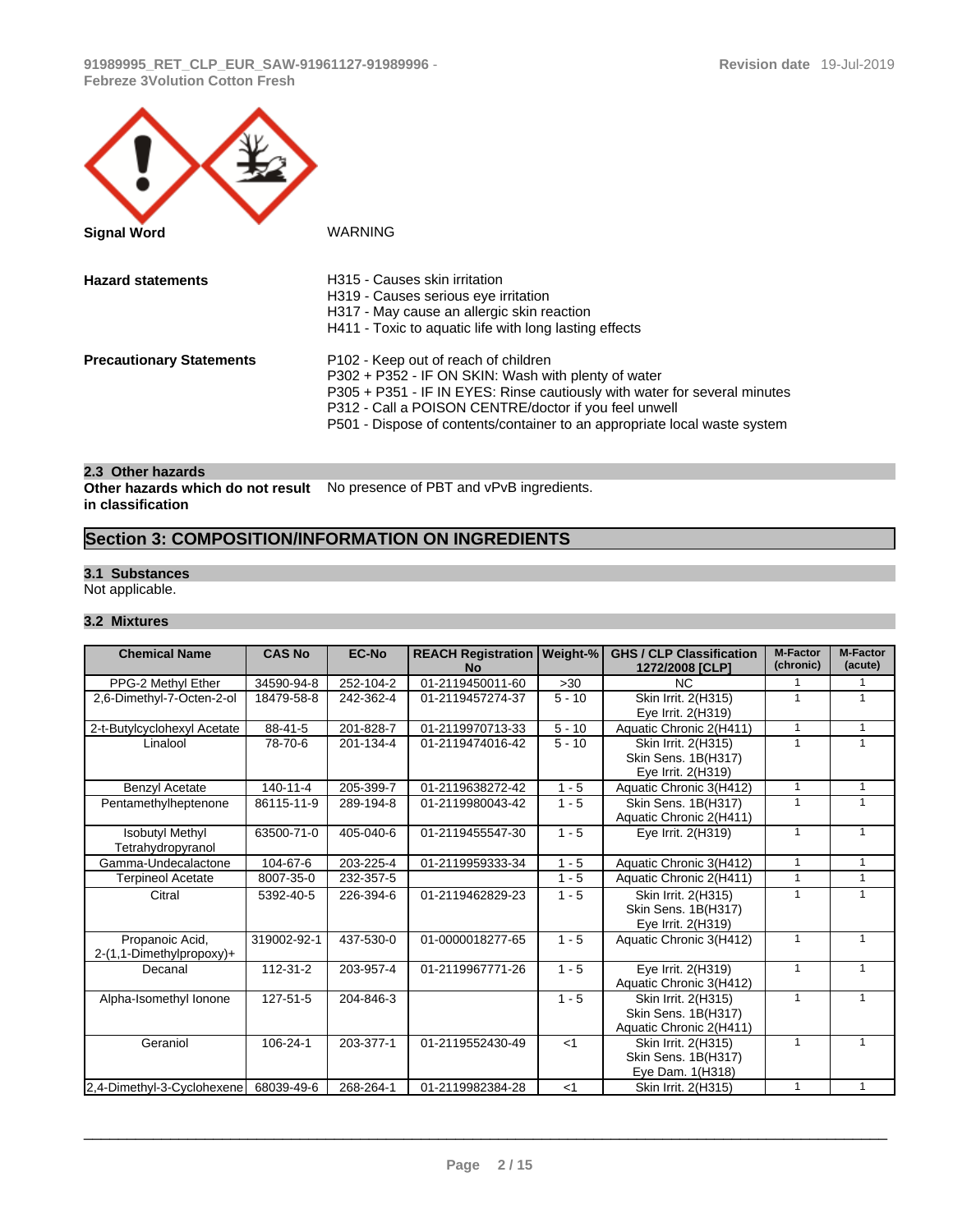| Carboxaldehyde                            |              |           |                  |                | Skin Sens. 1B(H317)<br>Aquatic Chronic 2(H411) |              |              |
|-------------------------------------------|--------------|-----------|------------------|----------------|------------------------------------------------|--------------|--------------|
| Hydroxycitronellal                        | 107-75-5     | 203-518-7 | 01-2119973482-31 | $<$ 1          | <b>Skin Sens. 1B(H317)</b>                     | $\mathbf{1}$ | $\mathbf{1}$ |
| <b>Dimethyl Heptenal</b>                  | 106-72-9     | 203-427-2 |                  | $<$ 1          | Eye Irrit. 2(H319)<br>Skin Sens. 1B(H317)      | $\mathbf{1}$ | $\mathbf{1}$ |
| Nerol                                     | 106-25-2     | 203-378-7 | 01-2119983244-33 | $\overline{5}$ | Skin Irrit. 2(H315)                            | $\mathbf{1}$ | $\mathbf{1}$ |
|                                           |              |           |                  |                | Skin Sens. 1B(H317)                            |              |              |
|                                           |              |           |                  |                | Eye Dam. 1(H318)                               |              |              |
| Citronellal                               | 106-23-0     | 203-376-6 | 01-2119474900-37 | $<$ 1          | Skin Irrit. 2(H315)                            | $\mathbf{1}$ | $\mathbf{1}$ |
|                                           |              |           |                  |                | Skin Sens. 1B(H317)                            |              |              |
|                                           |              |           |                  |                | Eye Irrit. 2(H319)                             |              |              |
| Delta-Damascone                           | 57378-68-4   | 260-709-8 | 01-2119535122-53 | $<$ 1          | Acute Tox. 4 (Oral)(H302)                      | $\mathbf{1}$ | $\mathbf{1}$ |
|                                           |              |           |                  |                | Skin Irrit. 2(H315)                            |              |              |
|                                           |              |           |                  |                | Skin Sens. 1A(H317)                            |              |              |
|                                           |              |           |                  |                | Aquatic Acute 1(H400)                          |              |              |
|                                           |              |           |                  |                | Aquatic Chronic 1(H410)                        |              |              |
| 1-Methyl-4-(4-methylpentyl)               | 66327-54-6   | 266-314-7 |                  | $<$ 1          | Skin Irrit. 2(H315)                            | $\mathbf{1}$ | $\mathbf{1}$ |
| Cyclohex-3-ene-1-Carbaldeh                |              |           |                  |                | Aquatic Acute 1(H400)                          |              |              |
| yde                                       |              |           |                  |                | Aquatic Chronic 1(H410)                        |              |              |
| Lauraldehyde                              | 112-54-9     | 203-983-6 |                  | $<$ 1          | Skin Irrit. 2(H315)                            | $\mathbf{1}$ | $\mathbf{1}$ |
|                                           |              |           |                  |                | Skin Sens. 1B(H317)<br>Eye Irrit. 2(H319)      |              |              |
| Diphenyl Ether                            | 101-84-8     | 202-981-2 | 01-2119472545-33 | $<$ 1          | Eye Irrit. 2(H319)                             | $\mathbf{1}$ | $\mathbf{1}$ |
|                                           |              |           |                  |                | Aquatic Acute 1(H400)                          |              |              |
|                                           |              |           |                  |                | Aquatic Chronic 3(H412)                        |              |              |
| 7,7,8,9,9-pentamethyl-6,6a,7 1392325-86-8 |              | 801-694-5 |                  | $<$ 1          | Acute Tox. 4 (Oral)(H302)                      | $\mathbf{1}$ | $\mathbf{1}$ |
| 8,9,9a-hexahydro-5H-cyclop                |              |           |                  |                | Skin Irrit. 2(H315)                            |              |              |
| enta[h]quinazoline                        |              |           |                  |                | Skin Sens. 1B(H317)                            |              |              |
|                                           |              |           |                  |                | Aquatic Acute 1(H400)                          |              |              |
|                                           |              |           |                  |                | Aquatic Chronic 1(H410)                        |              |              |
| Methyl Decenol                            | 81782-77-6   | 279-815-0 | 01-2119983528-21 | $<$ 1          | Aquatic Acute 1(H400)                          | $\mathbf{1}$ | $\mathbf{1}$ |
|                                           |              |           |                  |                | Aquatic Chronic 2(H411)                        |              |              |
| (1-methyl-2-(5-methylhex-4-               | 1655500-83-6 | 942-597-9 | 01-2120094067-52 | $<$ 1          | Acute Tox. 4 (Dermal)(H312)                    | $\mathbf{1}$ | $\mathbf{1}$ |
| en-2-yl)cyclopropyl)methanol              |              |           |                  |                | Skin Irrit. 2(H315)                            |              |              |
|                                           |              |           |                  |                | Eye Irrit. 2(H319)                             |              |              |
|                                           |              |           |                  |                | Skin Sens. 1(H317)                             |              |              |
|                                           |              |           |                  |                | Aquatic Chronic 2(H411)                        |              |              |
| 4,7-Methano-1H-indene-5-ac 1339119-15-1   |              | 940-300-7 | 01-2120045427-57 | $<$ 1          | Acute Tox. 4 (Oral)(H302)                      | $\mathbf{1}$ | $\mathbf{1}$ |
| etaldehyde, octahydro-                    |              |           |                  |                | Acute Tox, 4                                   |              |              |
|                                           |              |           |                  |                | (Inhalation:dust, mist) (H332)                 |              |              |
|                                           |              |           |                  |                | Skin Irrit. 2(H315)<br>Eye Irrit. 2(H319)      |              |              |
|                                           |              |           |                  |                | Skin Sens. 1B(H317)                            |              |              |
|                                           |              |           |                  |                | Aquatic Acute 1(H400)                          |              |              |
|                                           |              |           |                  |                | Aquatic Chronic 1(H410)                        |              |              |
| Methylundecanal                           | 110-41-8     | 203-765-0 | 01-2119969443-29 | $<$ 1          | Skin Irrit. 2(H315)                            | 1            | $\mathbf{1}$ |
|                                           |              |           |                  |                | <b>Skin Sens. 1B(H317)</b>                     |              |              |
|                                           |              |           |                  |                | Aquatic Acute 1(H400)                          |              |              |
|                                           |              |           |                  |                | Aquatic Chronic 1(H410)                        |              |              |
| Eugenol                                   | 97-53-0      | 202-589-1 | 01-2119971802-33 | $<$ 1          | Skin Sens. 1B(H317)                            | 1            | $\mathbf{1}$ |
|                                           |              |           |                  |                | Eye Irrit. 2(H319)                             |              |              |
| Undecan-2-one                             | 112-12-9     | 203-937-5 |                  | $<$ 1          | Aquatic Acute 1(H400)                          | $\mathbf{1}$ | $\mathbf{1}$ |
| Methoxyhydratropaldehyde                  | 5462-06-6    | 226-749-5 |                  | $<$ 1          | <b>Skin Sens. 1B(H317)</b>                     | $\mathbf{1}$ | $\mathbf{1}$ |
| Isoeugenol                                | 97-54-1      | 202-590-7 |                  | $<$ 1          | Acute Tox. 4 (Oral)(H302)                      | $\mathbf{1}$ | $\mathbf{1}$ |
|                                           |              |           |                  |                | Acute Tox. 4 (Dermal)(H312)                    |              |              |
|                                           |              |           |                  |                | Skin Irrit. 2(H315)                            |              |              |
|                                           |              |           |                  |                | Skin Sens. 1A(H317)                            |              |              |
|                                           |              |           |                  |                | Eye Irrit. 2(H319)                             |              |              |

For the full text of the H-Statements mentioned in this Section, see Section 16.

## **Section 4: FIRST AID MEASURES**

# **4.1 Description of first-aid measures**

**IF INHALED: Remove victim to fresh air and keep at rest in a position comfortable for** breathing. Call a POISON CENTER or doctor/physician.

**Skin contact** IF ON SKIN: Wash with plenty of water and soap. Take off contaminated clothing and wash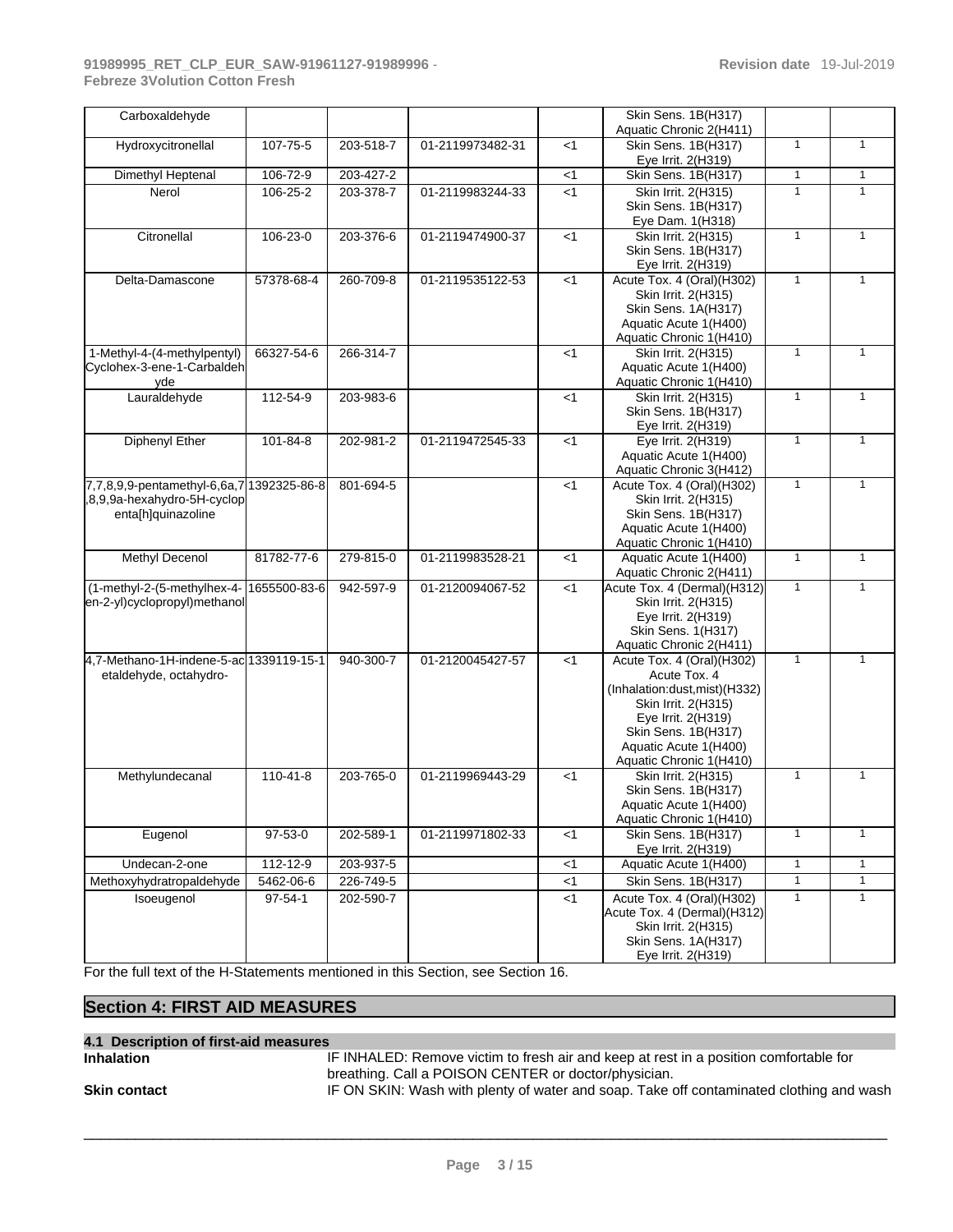|                  | before reuse. If skin irritation or rash occurs: Get medical advice/attention. Discontinue use<br>of product.                                                                                |
|------------------|----------------------------------------------------------------------------------------------------------------------------------------------------------------------------------------------|
| Eye contact      | IF IN EYES: Rinse cautiously with water for several minutes. Remove contact lenses, if<br>present and easy to do. Continue rinsing. Immediately call a POISON CENTER or<br>doctor/physician. |
| <b>Ingestion</b> | IF SWALLOWED: Rinse mouth. DO NOT induce vomiting. Immediately call a POISON<br>CENTER or doctor/physician.                                                                                  |
|                  |                                                                                                                                                                                              |

#### **4.2 Most important symptoms and effects, both acute and delayed**

| Symptoms/injuries after inhalation | Coughing. Sneezing. Headache. Drowsiness. Dizziness. Shortness of breath.                                                           |
|------------------------------------|-------------------------------------------------------------------------------------------------------------------------------------|
| Symptoms/injuries after skin       | Redness. Swelling. Dryness. Itching.                                                                                                |
| contact                            |                                                                                                                                     |
|                                    | Symptoms/injuries after eye contact Severe pain. Redness. Swelling. Blurred vision.                                                 |
|                                    | Symptoms/injuries after ingestion Oral mucosal or gastro-intestinal irritation. Nausea. Vomiting. Excessive secretion.<br>Diarrhea. |

**4.3 Indication of any immediate medical attention and special treatment needed** Refer to section 4.1.

# **Section 5: FIRE FIGHTING MEASURES**

| 5.1 Extinguishing media                                                        |                                                                                 |
|--------------------------------------------------------------------------------|---------------------------------------------------------------------------------|
| Suitable extinguishing media                                                   | Dry chemical powder. Alcohol resistant foam. Carbon dioxide (CO <sub>2</sub> ). |
| <b>Extinguishing Media Which Must</b><br><b>Not Be Used For Safety Reasons</b> | Solid water jet ineffective as extinguishing medium.                            |
| 5.2 Special hazards arising from the substance or mixture                      |                                                                                 |
| <b>Fire Hazard</b>                                                             | No fire hazard. Non-combustible.                                                |
| <b>Explosion hazard</b>                                                        | Product is not explosive.                                                       |
| <b>Reactivity</b>                                                              | No dangerous reaction known under conditions of normal use.                     |
| 5.3 Advice for firefighters                                                    |                                                                                 |
| Special protective equipment for<br>fire-fighters                              | No specific firefighting instructions required.                                 |
| <b>Protective equipment and</b><br>precautions for firefighters                | In case of inadequate ventilation wear respiratory protection.                  |

# **Section 6: ACCIDENTAL RELEASE MEASURES**

|                                                           | 6.1 Personal precautions, protective equipment and emergency procedures                                                                                                                                                                                                                                      |
|-----------------------------------------------------------|--------------------------------------------------------------------------------------------------------------------------------------------------------------------------------------------------------------------------------------------------------------------------------------------------------------|
| For non-emergency personnel                               | Wear suitable gloves and eye/face protection.                                                                                                                                                                                                                                                                |
|                                                           |                                                                                                                                                                                                                                                                                                              |
| Advice for emergency responders                           | Wear suitable gloves and eye/face protection.                                                                                                                                                                                                                                                                |
| 6.2 Environmental precautions                             |                                                                                                                                                                                                                                                                                                              |
| <b>Environmental precautions</b>                          | Prevent soil and water pollution. Prevent spreading in sewers.                                                                                                                                                                                                                                               |
| 6.3 Methods and materials for containment and cleaning up |                                                                                                                                                                                                                                                                                                              |
| <b>Methods for containment</b>                            | Scoop absorbed substance into closing containers.                                                                                                                                                                                                                                                            |
| Methods for cleaning up                                   | Small quantities of liquid spill:. take up in non-combustible absorbent material and shovel<br>into container for disposal. Large Spills:. contain released substance, pump into suitable<br>containers. This material and its container must be disposed of in a safe way, and as per<br>local legislation. |
| <b>Other information</b>                                  | Not applicable.                                                                                                                                                                                                                                                                                              |
| 6.4 Reference to other sections                           |                                                                                                                                                                                                                                                                                                              |
| <b>Other information</b>                                  | Refer to Sections 8 and 13.                                                                                                                                                                                                                                                                                  |

#### **Section 7: HANDLING AND STORAGE**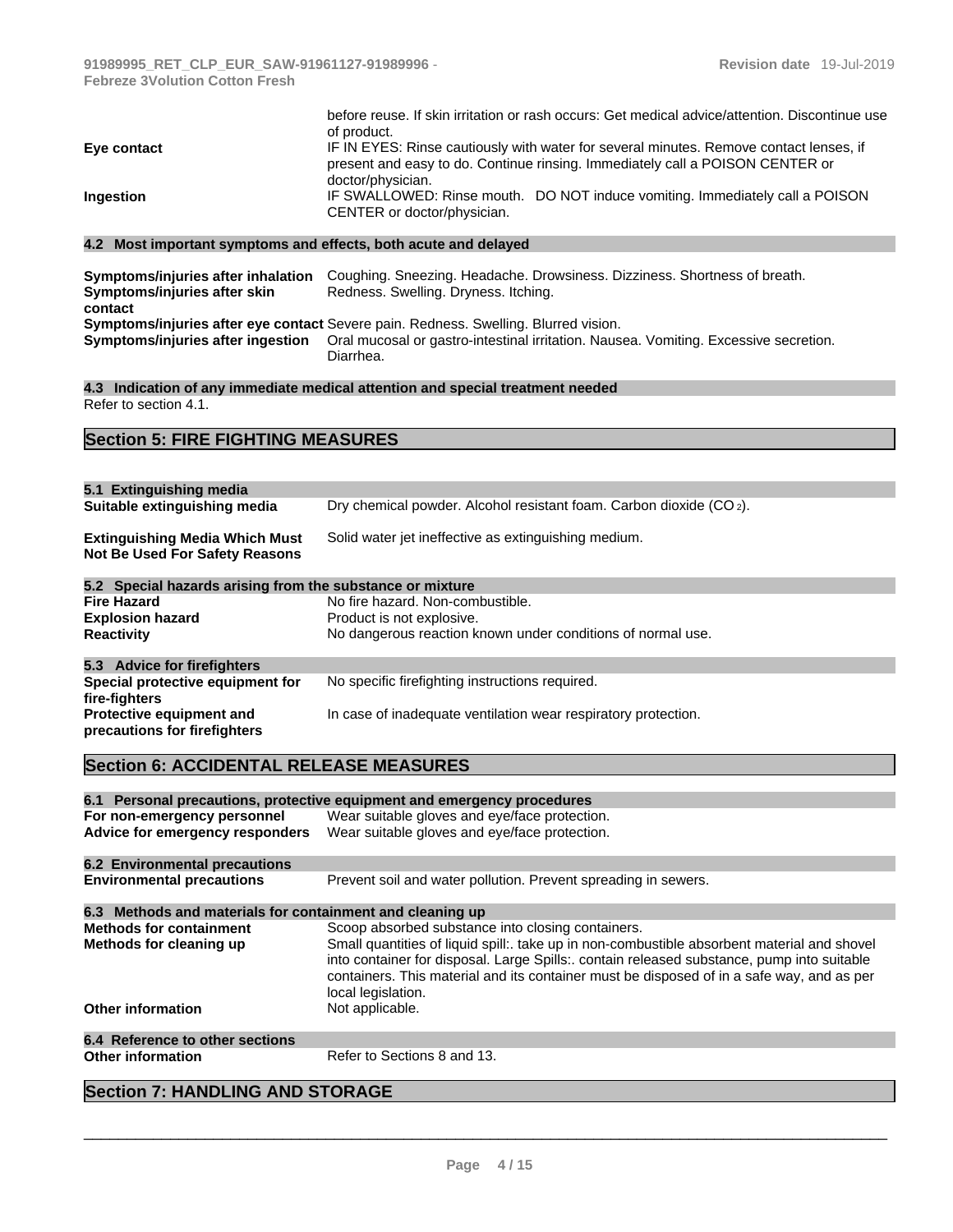| 7.1 Precautions for safe handling                                |                                                                                                                                                                                                                                                                                                                                                             |
|------------------------------------------------------------------|-------------------------------------------------------------------------------------------------------------------------------------------------------------------------------------------------------------------------------------------------------------------------------------------------------------------------------------------------------------|
| Advice on safe handling                                          | Avoid contact with eyes. Avoid contact with skin. Use personal protective equipment as<br>required. Do not eat, drink or smoke when using this product. Do not handle until all safety<br>precautions have been read and understood. People suffering from perfume sensitivity<br>should be cautious when using this product. Ventilate the room after use. |
| 7.2 Conditions for safe storage, including any incompatibilities |                                                                                                                                                                                                                                                                                                                                                             |
| <b>Technical measures/Storage</b>                                | Store in original container. Refer to section 10.                                                                                                                                                                                                                                                                                                           |
| conditions                                                       |                                                                                                                                                                                                                                                                                                                                                             |
| Incompatible products                                            | Refer to section 10.                                                                                                                                                                                                                                                                                                                                        |
| Incompatible materials                                           | Refer to section 10.                                                                                                                                                                                                                                                                                                                                        |
| Prohibitions on mixed storage                                    | Not applicable.                                                                                                                                                                                                                                                                                                                                             |
| Requirements for storage rooms<br>and containers                 | Store in a cool area. Store in a dry area.                                                                                                                                                                                                                                                                                                                  |

**7.3 Specific end uses**  Refer to section 1.2.

## **Section 8: EXPOSURE CONTROLS/PERSONAL PROTECTION**

# **8.1 Control parameters**

# **National Occupational Exposure**

| Limits               |               |                             |                            |                              |                           |
|----------------------|---------------|-----------------------------|----------------------------|------------------------------|---------------------------|
| <b>Chemical Name</b> | <b>CAS No</b> | <b>Norway</b>               | <b>Ireland</b>             | <b>United Kingdom</b>        | <b>European Union</b>     |
| PPG-2 Methyl Ether   | 34590-94-8    | TWA: 50 ppm                 | TWA: 50 ppm                | STEL: 150 ppm                | $S^*$                     |
|                      |               | TWA: $300 \text{ mg/m}^3$   | TWA: $308 \text{ mg/m}^3$  | STEL: $924 \text{ mg/m}^3$   | TWA 50 ppm                |
|                      |               | Skin                        | STEL: 150 ppm              | TWA: 50 ppm                  | TWA 308 mg/m <sup>3</sup> |
|                      |               | STEL: 75 ppm                | STEL: $924 \text{ mg/m}^3$ | TWA: $308 \text{ mg/m}^3$    |                           |
|                      |               | STEL: 375 mg/m <sup>3</sup> | Skin                       | Skin                         |                           |
| Benzyl Acetate       | 140-11-4      |                             | TWA: 10 ppm                |                              |                           |
|                      |               |                             | STEL: 30 ppm               |                              |                           |
| Citral               | 5392-40-5     |                             | TWA: 5 ppm                 |                              |                           |
|                      |               |                             | STEL: 15 ppm               |                              |                           |
| Diphenyl Ether       | 101-84-8      | TWA: 1 ppm                  | TWA: 1 ppm                 | STEL: 3 ppm                  |                           |
|                      |               | TWA: $7 \text{ mg/m}^3$     | TWA: $7 \text{ mg/m}^3$    | STEL: 21.3 mg/m <sup>3</sup> |                           |
|                      |               | STEL: 2 ppm                 | STEL: 2 ppm                | TWA: 1 ppm                   |                           |
|                      |               | STEL: $14 \text{ mg/m}^3$   | STEL: $14 \text{ mq/m}^3$  | TWA: $7.1 \text{ mg/m}^3$    |                           |

# **Derived No Effect Level (DNEL)**

#### **Workers**

| <b>Chemical Name</b> | <b>CAS No</b> | Worker - dermal,      | Worker - inhalative.   | Worker - dermal,          |
|----------------------|---------------|-----------------------|------------------------|---------------------------|
|                      |               | short-term - systemic | short-term - systemic  | short-term - local        |
| ∟inalool             | 78-70-6       | 5 ma/ka bw/d          | 16.5 ma/m <sup>3</sup> | $15 \text{ ma/cm}^2$      |
| Hydroxycitronellal   | 107-75-5      |                       |                        | $0.5$ ma/cm <sup>2</sup>  |
| Delta-Damascone      | 57378-68-4    |                       |                        | $0.014 \; \text{mq/cm}^2$ |

| <b>Chemical Name</b> | <b>CAS No</b>  | Worker - inhalative,<br>short-term - local | Worker - dermal.<br>long-term - systemic | Worker - inhalative.<br>long-term - systemic |
|----------------------|----------------|--------------------------------------------|------------------------------------------|----------------------------------------------|
| PPG-2 Methyl Ether   | 34590-94-8     |                                            | 283 mg/kg bw/d                           | 308 mg/m $3$                                 |
| Linalool             | 78-70-6        |                                            | 2.5 mg/kg bw/d                           | $2.8$ mg/m <sup>3</sup>                      |
| Gamma-Undecalactone  | 104-67-6       |                                            | 5.38 mg/kg bw/d                          | 19 mg/m $3$                                  |
| Citral               | 5392-40-5      |                                            | 1.7 mg/kg bw/d                           | $9 \text{ mg/m}^3$                           |
| Decanal              | 112-31-2       |                                            | 7 mg/kg bw/d                             | $24.9 \text{ mg/m}^3$                        |
| Geraniol             | 106-24-1       |                                            | 12.5 mg/kg bw/d                          | 161.6 mg/m <sup>3</sup>                      |
| Hydroxycitronellal   | 107-75-5       |                                            | 1.9 mg/kg bw/d                           | $18 \text{ mg/m}^3$                          |
| Nerol                | 106-25-2       |                                            | $0.76$ mg/kg bw/d                        | 5.4 mg/m <sup>3</sup>                        |
| Citronellal          | 106-23-0       |                                            | 1.7 mg/kg bw/d                           | $9 \text{ mg/m}^3$                           |
| Delta-Damascone      | 57378-68-4     |                                            | $0.4$ mg/kg bw/d                         | $1.5 \,\mathrm{mq/m^3}$                      |
| Methyl Decenol       | 81782-77-6     |                                            | $0.5$ mg/kg bw/d                         | $0.88 \text{ mg/m}^3$                        |
| Lauraldehyde         | 112-54-9       |                                            | 14.1 mg/kg bw/d                          | 49.7 $mq/m3$                                 |
| Methylundecanal      | $110 - 41 - 8$ |                                            | 7 mg/kg bw/d                             | $25.2 \text{ mg/m}^3$                        |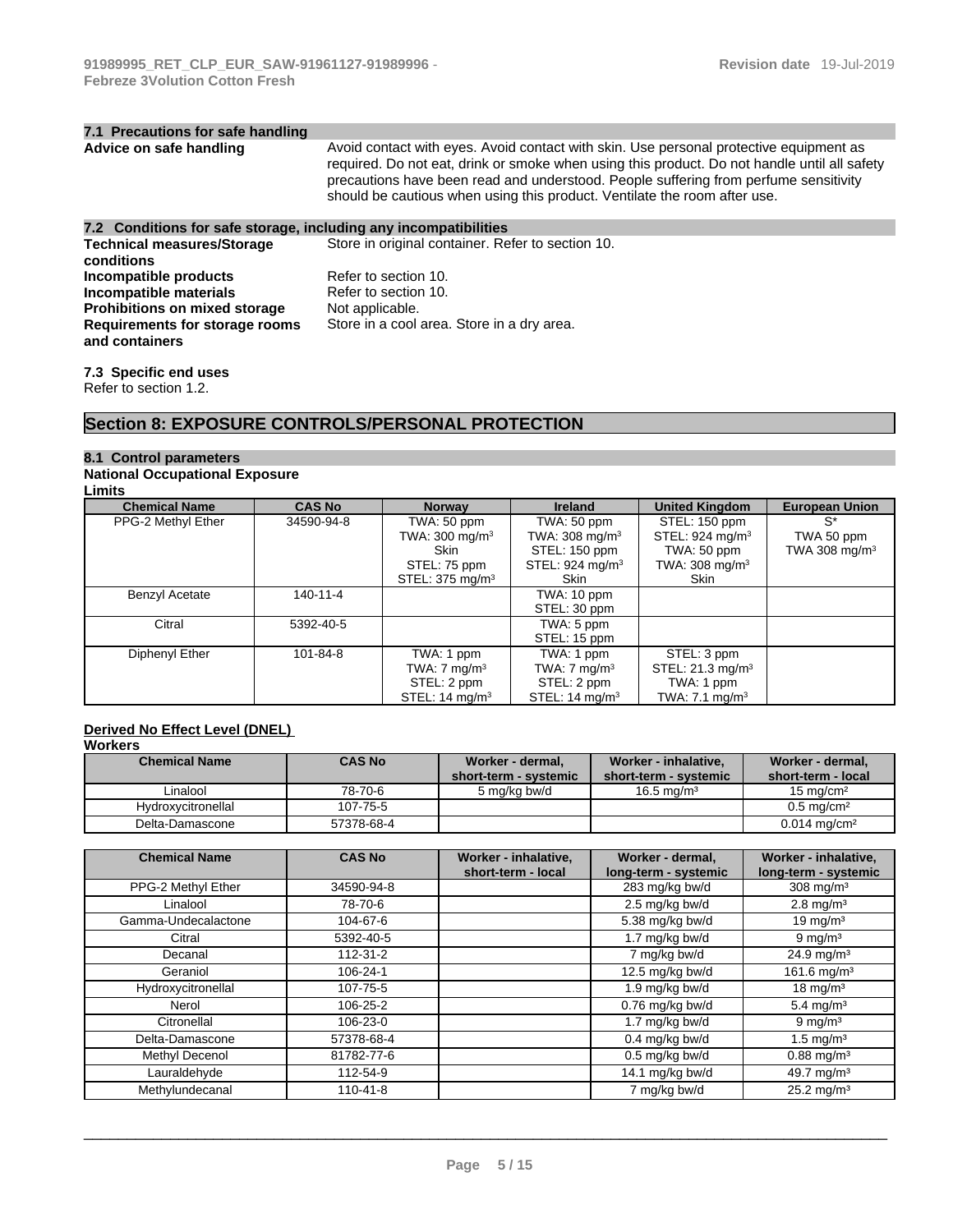|  | :uaeno'<br>-- | $-$<br>-ეე-ს<br>.<br>. |  | bw/d<br>i ma/kr<br>$\cdot$ $\cdot$ | ma/m-<br>. . |
|--|---------------|------------------------|--|------------------------------------|--------------|
|--|---------------|------------------------|--|------------------------------------|--------------|

| <b>Chemical Name</b> | <b>CAS No</b> | Worker - dermal, long-term - | Worker - inhalative, long-term - |
|----------------------|---------------|------------------------------|----------------------------------|
|                      |               | local                        | local                            |
| Linalool             | 78-70-6       | $15 \text{ mg/cm}^2$         |                                  |
| Citral               | 5392-40-5     | $0.14$ mg/cm <sup>2</sup>    |                                  |
| Geraniol             | 106-24-1      | 11.8 mg/cm2                  |                                  |
| Nerol                | 106-25-2      | $0.133$ mg/cm <sup>2</sup>   |                                  |
| Citronellal          | 106-23-0      | $0.14$ mg/cm <sup>2</sup>    |                                  |
| Methyl Decenol       | 81782-77-6    | $0.05$ mg/cm <sup>2</sup>    |                                  |
| Lauraldehyde         | 112-54-9      | 0.00057 mg/cm <sup>2</sup>   |                                  |
| Methylundecanal      | 110-41-8      | 1.67 mg/cm $2$               |                                  |
|                      |               |                              |                                  |

#### **Consumers**

| <b>Chemical Name</b> | <b>CAS No</b> | <b>Consumer - inhalative,</b><br>short-term - local                             |                    | Consumer - dermal,<br>short-term - local | Consumer - oral,<br>short-term - systemic |
|----------------------|---------------|---------------------------------------------------------------------------------|--------------------|------------------------------------------|-------------------------------------------|
| Linalool             | 78-70-6       |                                                                                 |                    | $15 \text{ mg/cm}^2$                     | 1.2 mg/kg bw/d                            |
| Hydroxycitronellal   | 107-75-5      |                                                                                 |                    | $0.5 \text{ mg/cm}^2$                    |                                           |
| Delta-Damascone      | 57378-68-4    |                                                                                 |                    | $0.0086$ mg/cm <sup>2</sup>              |                                           |
| <b>Chemical Name</b> | <b>CAS No</b> | <b>Consumer -</b><br>inhalative, short-term short-term - systemic<br>- systemic | Consumer - dermal, | Consumer - oral,<br>long-term - local    |                                           |
| Linalool             | 78-70-6       | 4.1 mg/m <sup>3</sup>                                                           | 2.5 mg/kg bw/d     |                                          |                                           |

| <b>Chemical Name</b> | <b>CAS No</b> | Consumer - oral,<br>long-term - systemic | <b>Consumer - inhalative,</b><br>long-term - local | Consumer - dermal,<br>long-term - local |
|----------------------|---------------|------------------------------------------|----------------------------------------------------|-----------------------------------------|
| PPG-2 Methyl Ether   | 34590-94-8    | 36 mg/kg bw/d                            |                                                    |                                         |
| Linalool             | 78-70-6       | $0.2$ mg/kg bw/d                         |                                                    | 15 mg/cm $2$                            |
| Gamma-Undecalactone  | 104-67-6      | 2.7 mg/kg bw/d                           |                                                    |                                         |
| Citral               | 5392-40-5     | 0.6 mg/kg bw/d                           |                                                    | $0.14$ mg/cm <sup>2</sup>               |
| Decanal              | 112-31-2      | 3.5 mg/kg bw/d                           |                                                    |                                         |
| Geraniol             | 106-24-1      | 13.75 mg/kg bw/d                         |                                                    | 11.8 mg/cm2                             |
| Hydroxycitronellal   | 107-75-5      | 0.6 mg/kg bw/d                           |                                                    |                                         |
| Nerol                | 106-25-2      | $0.38$ mg/kg bw/d                        |                                                    |                                         |
| Citronellal          | 106-23-0      | $0.6$ mg/kg bw/d                         |                                                    | $0.14$ mg/cm <sup>2</sup>               |
| Delta-Damascone      | 57378-68-4    | $0.25$ mg/kg bw/d                        |                                                    |                                         |
| Methyl Decenol       | 81782-77-6    | $0.06$ mg/kg bw/d                        |                                                    | $0.02$ mg/cm <sup>2</sup>               |
| Lauraldehyde         | 112-54-9      | 7 mg/kg bw/d                             |                                                    | $0.00028$ mg/cm <sup>2</sup>            |
| Methylundecanal      | 110-41-8      | 3.5 mg/kg bw/d                           |                                                    | $0.83$ mg/cm <sup>2</sup>               |
| Eugenol              | $97-53-0$     | 3 mg/kg bw/d                             |                                                    |                                         |

| <b>Chemical Name</b> | <b>CAS No</b> | <b>Consumer - inhalative,</b><br>long-term - systemic | Consumer - dermal, long-term -<br>systemic |
|----------------------|---------------|-------------------------------------------------------|--------------------------------------------|
| PPG-2 Methyl Ether   | 34590-94-8    | $37.2 \text{ mg/m}^3$                                 | 121 mg/kg bw/d                             |
| Linalool             | 78-70-6       | $0.7 \text{ mg/m}^3$                                  | 1.25 mg/kg bw/d                            |
| Gamma-Undecalactone  | 104-67-6      | 4.68 mg/m <sup>3</sup>                                | 2.7 mg/kg bw/d                             |
| Citral               | 5392-40-5     | $2.7 \text{ mg/m}^3$                                  | mg/kg bw/d                                 |
| Decanal              | 112-31-2      | 6.1 mg/m <sup>3</sup>                                 | 3.5 mg/kg bw/d                             |
| Geraniol             | 106-24-1      | 47.8 mg/m <sup>3</sup>                                | 7.5 mg/kg bw/d                             |
| Hydroxycitronellal   | 107-75-5      | $5.4 \text{ mg/m}^3$                                  | 1.1 mg/kg bw/d                             |
| Nerol                | 106-25-2      | $1.3 \text{ mg/m}^3$                                  | 0.38 mg/kg bw/d                            |
| Citronellal          | 106-23-0      | $2.7 \text{ mg/m}^3$                                  | mg/kg bw/d                                 |
| Delta-Damascone      | 57378-68-4    | 1.5 mg/ $m3$                                          | $0.4$ mg/kg bw.d                           |
| Methyl Decenol       | 81782-77-6    | $0.22 \text{ mg/m}^3$                                 | $0.25$ mg/kg bw/d                          |
| Lauraldehyde         | 112-54-9      | $12.3 \text{ mg/m}^3$                                 | 7 mg/kg bw/d                               |
| Methylundecanal      | 110-41-8      | 3.1 mg/ $m3$                                          | 3.5 mg/kg bw/d                             |
| Eugenol              | $97-53-0$     | $5.22 \text{ mg/m}^3$                                 | 3 mg/kg bw/d                               |

### **Predicted No Effect Concentration (PNEC)**

| <b>Chemical Name</b>         | <b>CAS No</b> | Fresh Water       | <b>Marine water</b> | Intermittent release |
|------------------------------|---------------|-------------------|---------------------|----------------------|
| PPG .<br>Ether<br>?Methvl ∟. | 34590-94-8    | $9 \text{ rad/L}$ | 9 ma/L              | 190 mg/L             |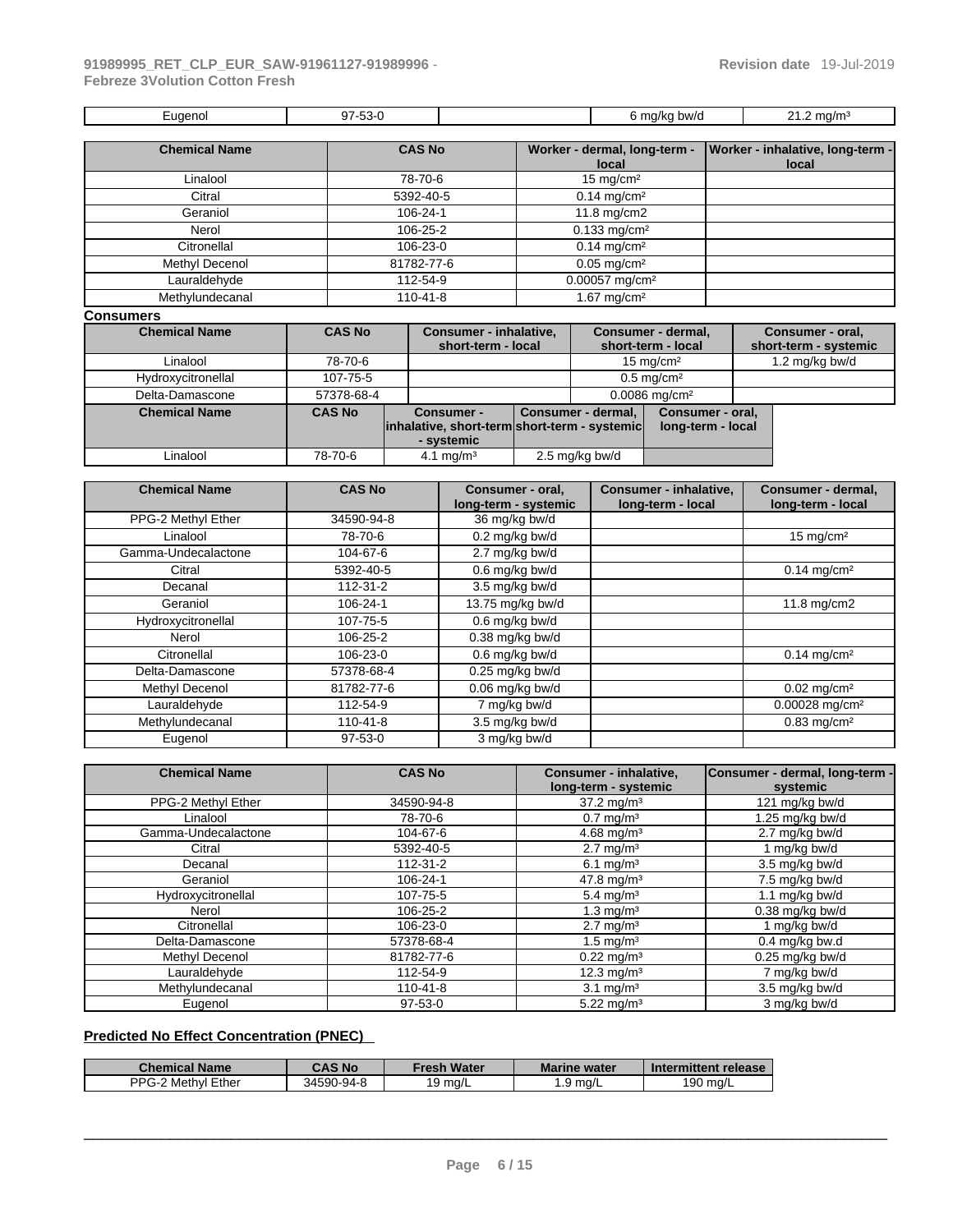#### **91989995\_RET\_CLP\_EUR\_SAW-91961127-91989996** - **Febreze 3Volution Cotton Fresh**

| Linalool            | 78-70-6       | $0.2 \text{ mq/L}$ | $0.02$ mg/L    | $2 \text{ mq/L}$ |
|---------------------|---------------|--------------------|----------------|------------------|
| Gamma-Undecalactone | 104-67-6      | $0.00585$ mg/L     | 0.000585 mg/L  | $0.0585$ mg/L    |
| Citral              | 5392-40-5     | $0.00678$ mg/L     | 0.000678 mg/L  | $0.0678$ mg/L    |
| Decanal             | 112-31-2      | $0.00117$ mg/L     | 0.000117 mg/L  | $0.0117$ mg/L    |
| Geraniol            | 106-24-1      | $0.0108$ mg/L      | $0.00108$ mg/L | $0.108$ mg/L     |
| Hydroxycitronellal  | 107-75-5      | $0.0316$ mg/L      | $0.00316$ mg/L | $0.316$ mg/L     |
| Nerol               | 106-25-2      | $0.00745$ mg/L     | 0.000745 mg/L  | $0.0745$ mg/L    |
| Citronellal         | 106-23-0      | $0.00868$ mg/L     | 0.00087 mg/L   | $0.0868$ mg/L    |
| Delta-Damascone     | 57378-68-4    | $0.007$ mg/L       | $0.0007$ mg/L  |                  |
| Methyl Decenol      | 81782-77-6    | $0.0004$ mg/L      | 0.00004 mg/L   | $0.004$ mg/L     |
| Lauraldehvde        | 112-54-9      | $0.0035$ mg/L      | $0.00035$ mg/L | $0.035$ mg/L     |
| Methylundecanal     | 110-41-8      | $0.00018$ mg/L     | 0.000018 mg/L  | $0.0018$ mg/L    |
| Eugenol             | $97 - 53 - 0$ | $0.00113$ mg/L     | 0.000113 mg/L  | $0.0113$ mg/L    |

| <b>Chemical Name</b> | <b>CAS No</b>  | <b>Freshwater sediment</b>   | <b>Marine sediment</b>                          | <b>Sewage treatment</b><br>plant |
|----------------------|----------------|------------------------------|-------------------------------------------------|----------------------------------|
| PPG-2 Methyl Ether   | 34590-94-8     | 70.2 mg/kg sediment<br>dw    | 7.02 mg/kg sediment<br>dw                       | 4168 mg/L                        |
| Linalool             | 78-70-6        | 2.22 mg/kg sediment<br>dw    | 0.222 mg/kg sediment<br>dw                      | $10$ mg/L                        |
| Gamma-Undecalactone  | 104-67-6       | dw                           | 0.628 mg/kg sediment 0.063 mg/kg sediment<br>dw | 80 mg/L                          |
| Citral               | 5392-40-5      | 0.125 mg/kg sediment<br>dw   | $0.0125$ mg/kg<br>sediment dw                   | 1.6 $mg/L$                       |
| Decanal              | 112-31-2       | 0.0972 mg/kg<br>sediment dw  | 0.00972 mg/kg<br>sediment dw                    | 3.16 mg/L                        |
| Geraniol             | 106-24-1       | 0.115 mg/kg sediment<br>dw   | 0.0115 mg/kg<br>sediment dw                     | $0.7$ mg/L                       |
| Hydroxycitronellal   | 107-75-5       | 0.145 mg/kg sediment<br>ub   | 0.0145 mg/kg<br>sediment dw                     | 10 $mg/L$                        |
| Nerol                | 106-25-2       | 0.133 mg/kg sediment<br>dw   | 0.0133 mg/kg<br>sediment dw                     | 12.9 mg/L                        |
| Citronellal          | 106-23-0       | 0.159 mg/kg sediment<br>up   | $0.0159$ mg/kg<br>sediment dw                   | 4 mg/L                           |
| Delta-Damascone      | 57378-68-4     | 0.906 mg/kg sediment<br>dw   | $0.0906$ mg/kg<br>sediment dw                   | 2.41 mg/L                        |
| Methyl Decenol       | 81782-77-6     | 0.04484 mg/kg<br>sediment dw | 0.004484 mg/kg<br>sediment dw                   | 10 $mg/L$                        |
| Lauraldehyde         | 112-54-9       | 1.41 mg/kg sediment<br>dw    | 0.141 mg/kg sediment<br>dw                      | 10 $mg/L$                        |
| Methylundecanal      | $110 - 41 - 8$ | 0.072 mg/kg sediment<br>dw   | 0.0072 mg/kg<br>sediment dw                     | 10 mg/L                          |
| Eugenol              | $97-53-0$      | 0.081 mg/kg sediment<br>dw   | 0.0081 mg/kg<br>sediment dw                     |                                  |

| <b>Chemical Name</b> | <b>CAS No</b>  | Soil                    | air | Oral |
|----------------------|----------------|-------------------------|-----|------|
| PPG-2 Methyl Ether   | 34590-94-8     | 2.74 mg/kg soil dw      |     |      |
| Linalool             | 78-70-6        | 0.327 mg/kg soil dw     |     |      |
| Gamma-Undecalactone  | 104-67-6       | 0.122 mg/kg soil dw     |     |      |
| Citral               | 5392-40-5      | 0.0209 mg/kg soil dw    |     |      |
| Decanal              | $112 - 31 - 2$ | 0.0187 mg/kg soil dw    |     |      |
| Geraniol             | 106-24-1       | 0.0167 mg/kg soil dw    |     |      |
| Hydroxycitronellal   | 107-75-5       | 0.0105 mg/kg soil dw    |     |      |
| Nerol                | 106-25-2       | 0.0223 mg/kg soil dw    |     |      |
| Citronellal          | 106-23-0       | 0.0267 mg/kg soil dw    |     |      |
| Delta-Damascone      | 57378-68-4     | 0.177 mg/kg soil dw     |     |      |
| Methyl Decenol       | 81782-77-6     | $0.00945$ mg/kg soil dw |     |      |
| Lauraldehyde         | 112-54-9       | 0.278 mg/kg soil dw     |     |      |
| Methylundecanal      | 110-41-8       | 0.0143 mg/kg soil dw    |     |      |
| Eugenol              | $97-53-0$      | 0.0155 mg/kg soil dw    |     |      |

#### **8.2 Exposure controls**

**Appropriate engineering controls** No information available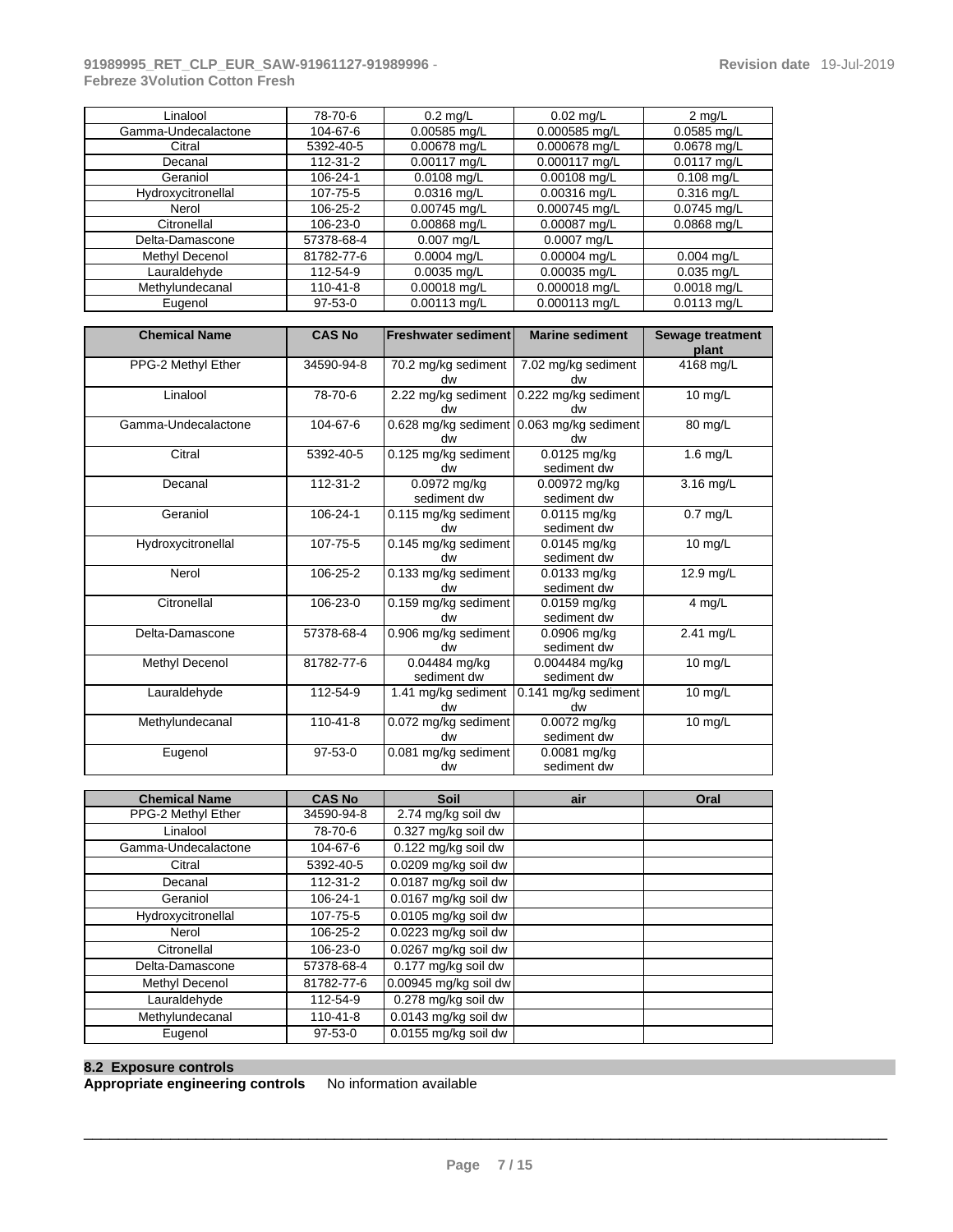| Personal protective equipment          | Protective personal equipment only required in case of professional use or for large packs |
|----------------------------------------|--------------------------------------------------------------------------------------------|
|                                        | (not for household packs). For consumer use please follow recommendation as indicated      |
|                                        | on the label of the product.                                                               |
| <b>Hand Protection</b>                 | Wear suitable gloves.                                                                      |
| <b>Eve Protection</b>                  | Wear eye/face protection.                                                                  |
| <b>Skin and Body Protection</b>        | Wear suitable gloves.                                                                      |
| <b>Respiratory Protection</b>          | Not applicable.                                                                            |
| <b>Thermal hazards</b>                 | Not applicable.                                                                            |
| <b>Environmental exposure controls</b> | Prevent that the undiluted product reaches surface waters.                                 |

# **Section 9: PHYSICAL AND CHEMICAL PROPERTIES**

| 9.1 Information on basic physical and chemical properties |                      |                                                                                                                                                                |  |  |
|-----------------------------------------------------------|----------------------|----------------------------------------------------------------------------------------------------------------------------------------------------------------|--|--|
| <b>Property</b>                                           | <b>Value / Units</b> | <b>Test Method / Notes</b>                                                                                                                                     |  |  |
| Appearance                                                | Liquid               |                                                                                                                                                                |  |  |
| Physical state                                            | Liquid               |                                                                                                                                                                |  |  |
| Color                                                     | Clear                |                                                                                                                                                                |  |  |
| Odor                                                      | pleasant (perfume)   |                                                                                                                                                                |  |  |
| Odor threshold                                            | No data available    | Perceived odor at typical use conditions                                                                                                                       |  |  |
| þН                                                        | No data available    | Non-aqueous solution                                                                                                                                           |  |  |
| Melting point / freezing point                            | No data available    | Not available. This property is not relevant for the safety and<br>classification of this product                                                              |  |  |
| Boiling point / boiling range                             | 200 °C               |                                                                                                                                                                |  |  |
| <b>Flash point</b>                                        | 60 °C                |                                                                                                                                                                |  |  |
| <b>Relative Evaporation Rate</b><br>(butylacetate=1)      | No data available    | Not available. This property is not relevant for the safety and<br>classification of this product                                                              |  |  |
| Flammability (solid, gas)                                 | Not applicable       | Not applicable. This property is not relevant for liquid product<br>forms                                                                                      |  |  |
| Upper/lower flammability or<br>explosive limits           | No data available    | Not available. This property is not relevant for the safety and<br>classification of this product                                                              |  |  |
| Vapor pressure                                            | No data available    | Not available. This property is not relevant for the safety and<br>classification of this product                                                              |  |  |
| <b>Relative density</b>                                   | $0.93 - 0.99$        |                                                                                                                                                                |  |  |
| Solubility                                                | Insoluble in water   |                                                                                                                                                                |  |  |
| <b>Partition Coefficient</b><br>(n-octanol/water)         | Not available        | Not available. This property is not relevant for the safety and<br>classification of this product                                                              |  |  |
| <b>Autoignition temperature</b>                           | No data available    | Not available. This property is not relevant for the safety and<br>classification of this product                                                              |  |  |
| <b>Decomposition temperature</b>                          | No data available    | Not available. This property is not relevant for the safety and<br>classification of this product                                                              |  |  |
| <b>Viscosity</b>                                          | $3 - 12$ $cP$        |                                                                                                                                                                |  |  |
| <b>Explosive properties</b>                               | No data available    | Not applicable. This product is not classified as explosive as it<br>does not contain any substances which possesses explosive<br>properties CLP (Art 14 (2)). |  |  |
| Oxidizing properties                                      | No data available    | Not applicable. This product is not classified as oxidizing as it<br>does not contain any substances which possesses oxidizing<br>properties CLP (Art 14 (2))  |  |  |

#### **9.2 Other information**

| Other information                           | No information available. |
|---------------------------------------------|---------------------------|
| <b>Section 10: STABILITY AND REACTIVITY</b> |                           |

#### **10.1 Reactivity**

No dangerous reactions known.

#### **10.2 Chemical stability**

Stable under normal conditions.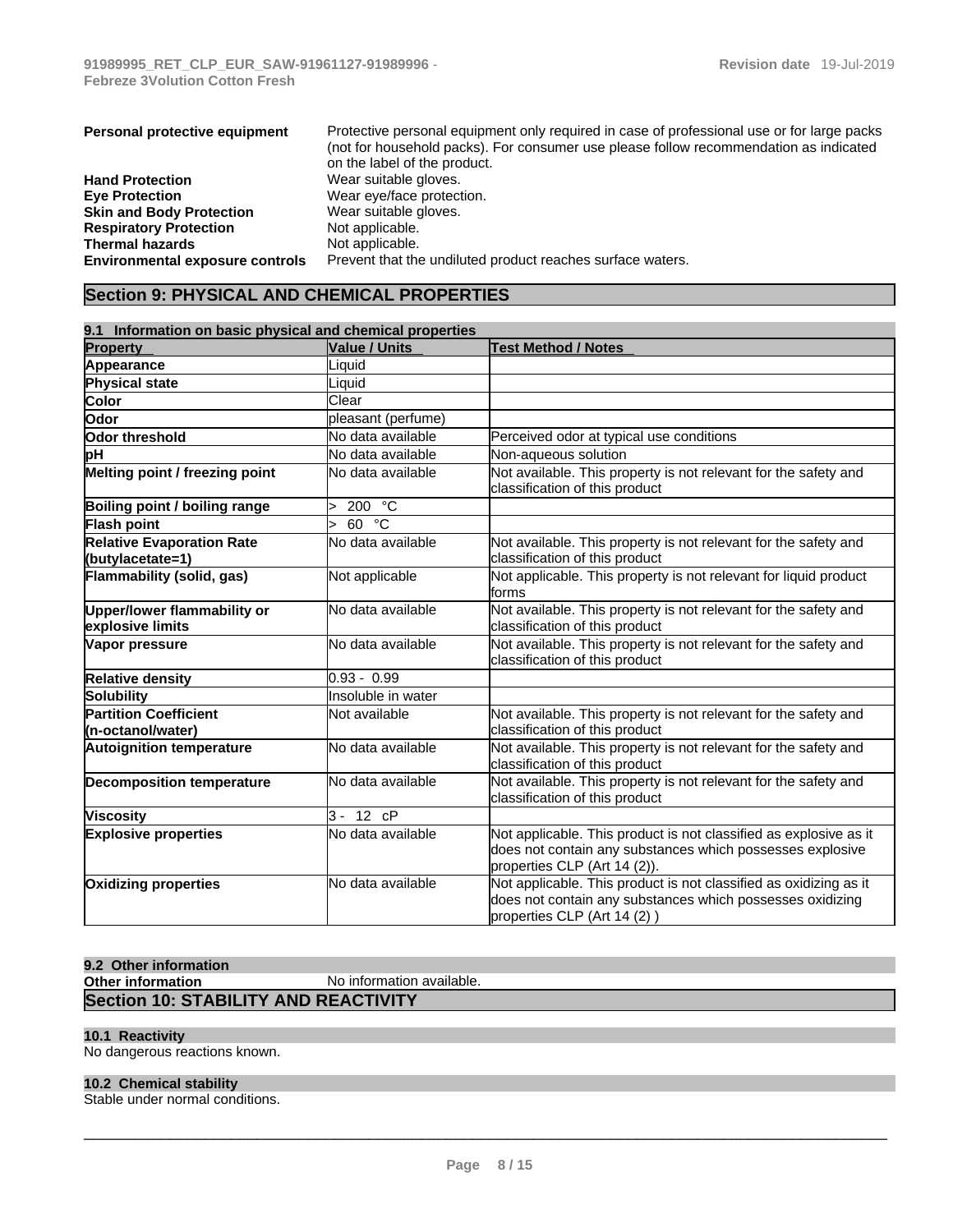See section 10.1 on reactivity for more information.

### **10.4 Conditions to Avoid**

None under normal use conditions.

#### **10.5 Incompatible materials**

Not applicable.

#### **10.6 Hazardous Decomposition Products**

None under normal use conditions.

### **Section 11: TOXICOLOGICAL INFORMATION**

#### **11.1 Information on toxicological effects**

#### **Mixture**

| <b>Acute toxicity</b>             |                                |                                      | Not Classified. Based on the available data, the classification criteria are not met. |  |  |
|-----------------------------------|--------------------------------|--------------------------------------|---------------------------------------------------------------------------------------|--|--|
| <b>Skin corrosion/irritation</b>  |                                | Causes skin irritation.              |                                                                                       |  |  |
| Serious eye damage/eye irritation | Causes serious eye irritation. |                                      |                                                                                       |  |  |
| <b>Skin sensitization</b>         |                                | May cause an allergic skin reaction. |                                                                                       |  |  |
| <b>Respiratory sensitization</b>  |                                |                                      | Not Classified. Based on the available data, the classification criteria are not met. |  |  |
| <b>Germ cell mutagenicity</b>     |                                |                                      | Not Classified. Based on the available data, the classification criteria are not met. |  |  |
| Carcinogenicity                   |                                |                                      | Not Classified. Based on the available data, the classification criteria are not met. |  |  |
| <b>Reproductive toxicity</b>      |                                |                                      | Not Classified. Based on the available data, the classification criteria are not met. |  |  |
| <b>STOT - single exposure</b>     |                                |                                      | Not Classified. Based on the available data, the classification criteria are not met. |  |  |
| <b>STOT</b> - repeated exposure   |                                |                                      | Not Classified. Based on the available data, the classification criteria are not met. |  |  |
| <b>Aspiration hazard</b>          |                                |                                      | Not Classified. Based on the available data, the classification criteria are not met. |  |  |

#### **Substances in the mixture**

| <b>Chemical Name</b> | <b>CAS No</b> | Oral LD50                   | <b>Dermal LD50</b>          | <b>Inhalation LC50</b> |
|----------------------|---------------|-----------------------------|-----------------------------|------------------------|
| PPG-2 Methyl Ether   | 34590-94-8    |                             |                             |                        |
| Linalool             | 78-70-6       | 2790 mg/kg bodyweight (rat) |                             |                        |
| Citral               | 5392-40-5     |                             | 2500 mg/kg bodyweight (rat) |                        |
| Geraniol             | 106-24-1      | 3600 mg/kg bodyweight (rat) |                             |                        |
| Nerol                | 106-25-2      | 4500 mg/kg bodyweight (rat) |                             |                        |
| Citronellal          | 106-23-0      | 2500 mg/kg bodyweight (rat) |                             |                        |
| Delta-Damascone      | 57378-68-4    | 1400 mg/kg (rat)            |                             |                        |
| Lauraldehyde         | 112-54-9      |                             |                             |                        |
| Eugenol              | $97-53-0$     | 2300 mg/kg bodyweight (rat) |                             |                        |
| Isoeugenol           | $97 - 54 - 1$ | 1500 mg/kg (rat)            | 1900 mg/kg (rabbit)         |                        |

### **Section 12: ECOLOGICAL INFORMATION**

# **12.1 Toxicity**

**Ecotoxicity effects** Toxic to aquatic organisms, may cause long-term adverse effects in the aquatic environment.

#### **Acute toxicity**

| <b>Chemical Name</b> | <b>CAS No</b> | <b>Fish</b>         | Algae/aquatic      | <b>Crustacea</b>    | <b>Toxicity to</b> |
|----------------------|---------------|---------------------|--------------------|---------------------|--------------------|
|                      |               |                     | plants             |                     | microorganisms     |
| PPG-2 Methyl Ether   | 34590-94-8    | $> 1000$ mg/L (OECD | > 969 mg/L (OECD   | 1919 mg/L (//OECD   |                    |
|                      |               | 203; Poecilia       | 201:               | 202; Daphnia magna; |                    |
|                      |               | reticulata; 96 h)   | Pseudokirchnerella | 48 h)               |                    |
|                      |               |                     | subcapitata; 72 h) |                     |                    |
| Linalool             | 78-70-6       | 27.8 mg/L (OECD     | 156.7 mg/L (DIN    | 59 mg/L (OECD 202;  | > 100 mg/L (OECD   |
|                      |               | 203; Oncorhynchus   | 38412 L 9:         | Daphnia magna; 48   | 209:3 h)           |
|                      |               | mykiss: 96 h)       | Desmodesmus        | h)                  |                    |
|                      |               |                     | subspicatus; 96 h) |                     |                    |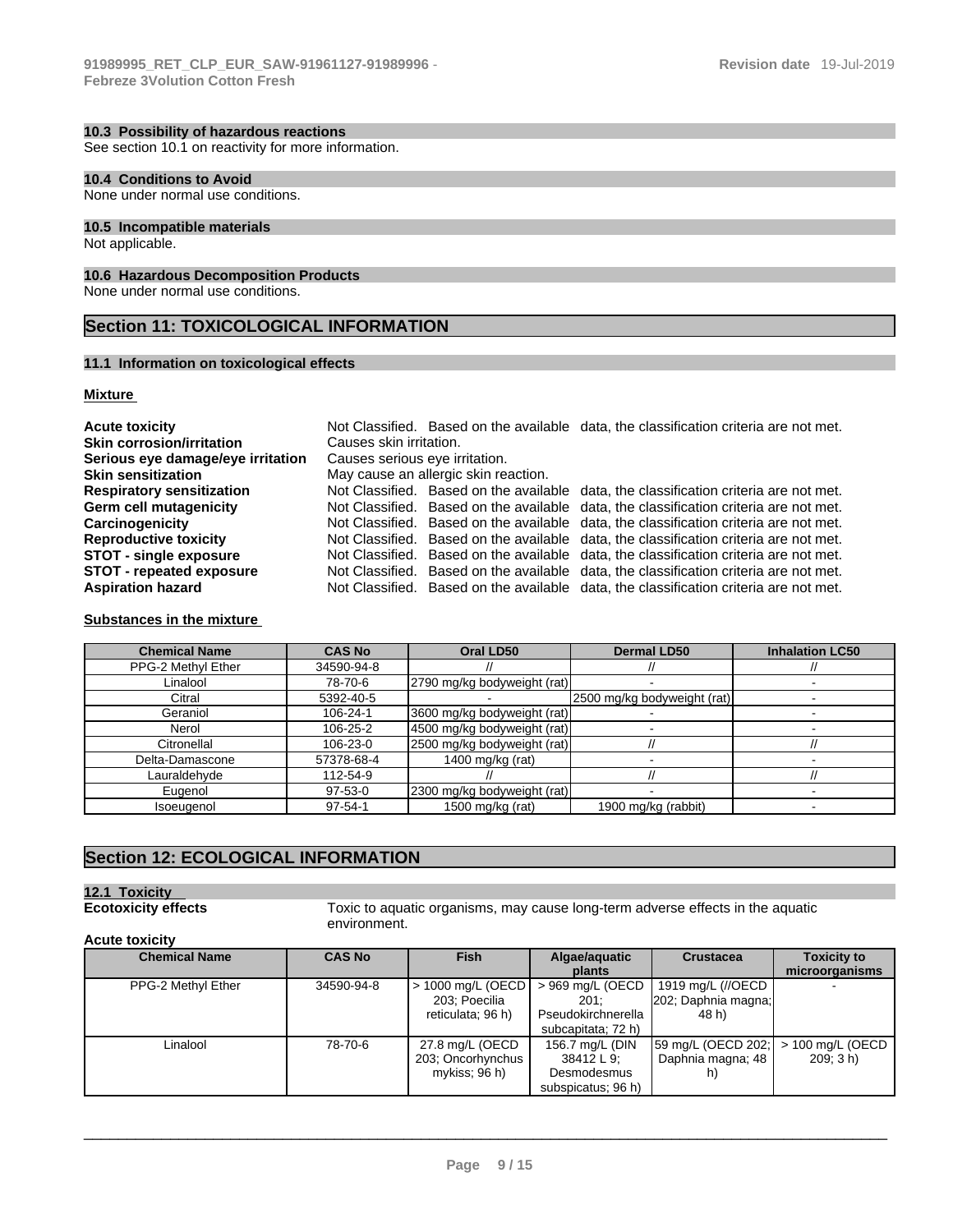| Gamma-Undecalactone                                                               | 104-67-6       | 5.5 mg/L (QSAR<br>ECOSAR v1.11; 96<br>h)              | 5.94 mg/L (OECD<br>201:<br>Pseudokirchneriella<br>subcapitata; 48 h)              | 5.853 mg/L (EC<br>440/2008 C.2;<br>Daphnia magna; 48<br>h)                    |                                                                                              |
|-----------------------------------------------------------------------------------|----------------|-------------------------------------------------------|-----------------------------------------------------------------------------------|-------------------------------------------------------------------------------|----------------------------------------------------------------------------------------------|
| Citral                                                                            | 5392-40-5      | 6.78 mg/L (DIN<br>38412; Leuciscus<br>idus; 96 h)     | 103.8 mg/L (DIN<br>38412 L9;<br>Desmodesmus<br>subspicatus; 72 h)                 | 6.8 mg/L (EC<br>440/2008 C.2;<br>Daphnia magna; 48<br>h)                      | 160 mg/L (OECD<br>209; 0.5 h                                                                 |
| Decanal                                                                           | 112-31-2       | 1.45 mg/L (OECD<br>203; Oncorhynchus<br>mykiss; 96 h) | 4.5 mg/L (OECD 201;<br>Pseudokirchneriella<br>subcapitata; 72 h)                  | 1.17 mg/L (OECD<br>202; Daphnia magna;<br>48 h)                               | 70 mg/L (OECD 209;<br>$3h$ )                                                                 |
| Geraniol                                                                          | 106-24-1       | 22 mg/L (OECD 203;<br>Danio rerio; 96 h)              | 13.1 mg/L (OECD<br>201; Desmodesmus<br>subspicatus; 72 h)                         | 10.8 mg/L (OECD<br>202; Daphnia magna;<br>48 h)                               | 70 mg/L (OECD 209;<br>0.5 h                                                                  |
| Hydroxycitronellal                                                                | 107-75-5       | 31.6 mg/L (DIN<br>38412; Leuciscus<br>idus; 96 h)     | 123.32 mg/L (OECD<br>201; Desmodesmus<br>subspicatus; 72 h)                       | 410 mg/L (EC<br>440/2008 C.2;<br>Daphnia magna; 48<br>h)                      | 950 mg/L (DIN<br>38412;<br>Pseudomonas<br>putida; 17 h)                                      |
| Nerol                                                                             | 106-25-2       | 20.3 mg/L (OECD<br>203; Danio rerio; 96<br>h)         | 9.54 mg/L (OECD<br>201:<br>Pseudokirchneriella<br>subcapitata; 72 h)              | 32.4 mg/L (OECD<br>202; Daphnia magna;<br>48 h)                               | 241 mg/L (OECD<br>209; 3 h)                                                                  |
| Citronellal                                                                       | 106-23-0       | 22 mg/L (DIN 38 412;<br>Leuciscus idus; 96 h)         | 13.33 mg/L (DIN<br>38412;<br>Desmodesmus<br>subspicatus; 72 h)                    | 8.7 mg/L (EC<br>440/2008 C.2;<br>Daphnia magna; 48<br>h)                      |                                                                                              |
| Lauraldehyde                                                                      | 112-54-9       | 2.6 mg/L (OECD 203;<br>Oncorhynchus<br>mykiss; 96 h)  | > 0.048 mg/L (OECD<br>201:<br>Pseudokirchneriella<br>subcapitata; 72 h)           | > 0.48 mg/L (OECD<br>202; Daphnia magna;<br>48 h)                             | > 16 mg/L (DIN<br>38412;<br>Pseudomonas<br>putida; 16 h)                                     |
| 7,7,8,9,9-pentamethyl-6,6a,7,8,9,9a<br>-hexahydro-5H-cyclopenta[h]quinaz<br>oline | 1392325-86-8   | 0.64 mg/L (OECD<br>203; Danio rerio; 96<br>h)         | 3.4 mg/L (OECD 201<br>Pseudokirchneriella<br>subcapitata; 72 h)                   | 1 mg/L (OECD 202;<br>Daphnia magna; 48<br>h)                                  | $> 56$ mg/L (OECD<br>209; activated sludge<br>of a predominantly<br>domestic sewage; 3<br>h) |
| Methyl Decenol                                                                    | 81782-77-6     | Pimephales<br>promelas; 96 h)                         | 3 mg/L (OECD 203; 3.8 mg/L (OECD 201<br>Pseudokirchneriella<br>subcapitata; 96 h) | 0.4 mg/L (OECD 202;<br>Daphnia magna; 48<br>h)                                |                                                                                              |
| Eugenol                                                                           | $97-53-0$      | Danio rerio; 96 h)                                    | 13 mg/L (OECD 203; 24 mg/L (OECD 201;<br>Desmodesmus<br>subspicatus; 72 h)        | 1.13 mg/L (OECD<br>202; Daphnia magna;<br>48 h)                               | $\overline{a}$                                                                               |
| Methylundecanal                                                                   | $110 - 41 - 8$ | 0.35 mg/L (OECD<br>203; Oncorhynchus<br>mykiss; 96 h) | 0.18 mg/L (OECD<br>201:<br>Pseudokirchneriella<br>subcapitata; 72 h)              | 0.21 mg/L (OECD<br>202; Daphnia magna;<br>48 h)                               |                                                                                              |
| <b>Chronic Toxicity</b>                                                           |                |                                                       |                                                                                   |                                                                               |                                                                                              |
| <b>Chemical Name</b>                                                              | <b>CAS No</b>  | <b>Toxicity to fish</b><br>(NOEC or ECx)*             | <b>Toxicity to algae</b><br>(NOEC or ECx)*                                        | Toxicity to daphnia  <br>and other aquatic<br>invertebrates<br>(NOEC or ECx)* | <b>Toxicity to</b><br><b>Microorganisms</b><br>(NOEC or ECx)*                                |
| PPG-2 Methyl Ether                                                                | 34590-94-8     |                                                       | 969 mg/L (OECD<br>201:<br>Pseudokirchnerella<br>subcapitata; 3 d)                 | > 0.5 mg/L (//OECD<br>211; Daphnia magna;<br>22 d)                            | 4168 mg/L<br>(Pseudomonas<br>putida; 0.75 d)                                                 |
| Linalool                                                                          | 78-70-6        |                                                       | 54.3 mg/L (DIN<br>38412L9;<br>Desmodesmus<br>subspicatus; 4 d)                    |                                                                               | > 100 mg/L (OECD<br>209; 0.125 d)                                                            |
| Gamma-Undecalactone                                                               | 104-67-6       |                                                       | 0.779 mg/L (OECD<br>201:<br>Pseudokirchneriella<br>subcapitata; 2 d)              |                                                                               |                                                                                              |
| Citral                                                                            | 5392-40-5      |                                                       | 3 mg/L (DIN 38412<br>L9; Desmodesmus<br>subspicatus; 3 d)                         |                                                                               | 68 mg/L (OECD 209;<br>$0.02083$ d)                                                           |
| Decanal                                                                           | $112 - 31 - 2$ |                                                       | 0.759 mg/L (OECD                                                                  |                                                                               | 31.6 mg/L (OECD                                                                              |

 $\_$  ,  $\_$  ,  $\_$  ,  $\_$  ,  $\_$  ,  $\_$  ,  $\_$  ,  $\_$  ,  $\_$  ,  $\_$  ,  $\_$  ,  $\_$  ,  $\_$  ,  $\_$  ,  $\_$  ,  $\_$  ,  $\_$  ,  $\_$  ,  $\_$  ,  $\_$  ,  $\_$  ,  $\_$  ,  $\_$  ,  $\_$  ,  $\_$  ,  $\_$  ,  $\_$  ,  $\_$  ,  $\_$  ,  $\_$  ,  $\_$  ,  $\_$  ,  $\_$  ,  $\_$  ,  $\_$  ,  $\_$  ,  $\_$  ,

201;

209; 0.125 d)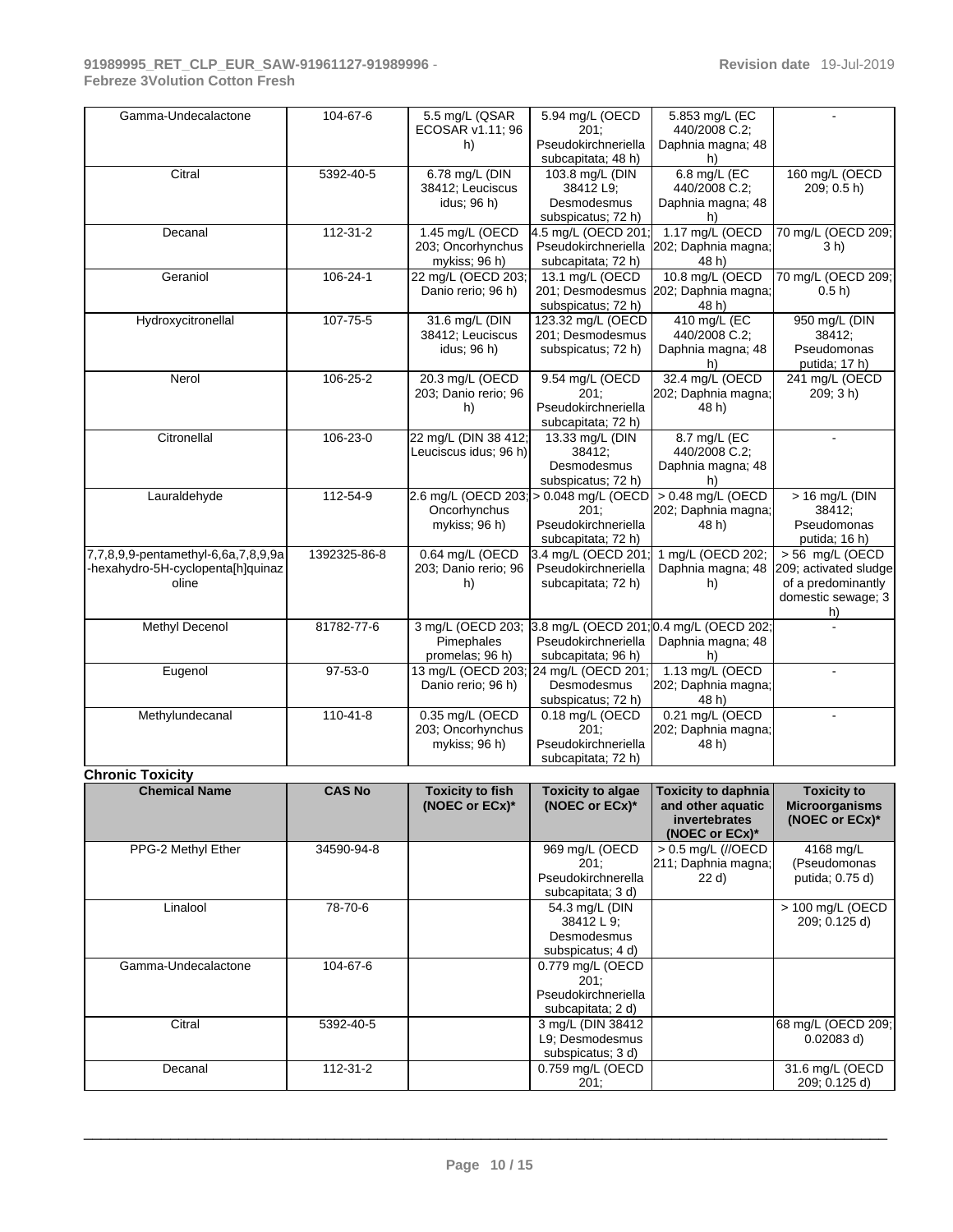|                                                                                   |                | Pseudokirchneriella<br>subcapitata; 3 d)                                                                       |
|-----------------------------------------------------------------------------------|----------------|----------------------------------------------------------------------------------------------------------------|
| Geraniol                                                                          | 106-24-1       | 13 mg/L (OECD 209;<br>0.5 h                                                                                    |
| Hydroxycitronellal                                                                | 107-75-5       | > 1000 mg/L (OECD<br>42.36 mg/L (OECD<br>201; Desmodesmus<br>209; 0.5 h<br>subspicatus; 3 d)                   |
| Nerol                                                                             | 106-25-2       | 3.48 mg/L (OECD<br>201:<br>Pseudokirchneriella<br>subcapitata; 3 d)                                            |
| Citronellal                                                                       | 106-23-0       | 400 mg/L (ISO 8192;<br>4.52 mg/L (DIN<br>38412;<br>$0.5 h$ )<br>Desmodesmus<br>subspicatus; 3 d)               |
| 7,7,8,9,9-pentamethyl-6,6a,7,8,9,9a<br>-hexahydro-5H-cyclopenta[h]quinaz<br>oline | 1392325-86-8   | 0.56 mg/L (OECD<br>0.2 mg/L (OECD 201;<br>Pseudokirchneriella 202; Daphnia magna;<br>subcapitata; 3 d)<br>2 d) |
| Methyl Decenol                                                                    | 81782-77-6     | 1.3 mg/L (OECD 201;<br>Pseudokirchneriella<br>subcapitata; 4 d)                                                |
| Eugenol                                                                           | $97-53-0$      | 23 mg/L (OECD 201;<br>Desmodesmus<br>subspicatus; 3 d)                                                         |
| Methylundecanal                                                                   | $110 - 41 - 8$ | 0.089 mg/L (OECD<br>201;<br>Pseudokirchneriella<br>subcapitata; 3 d)                                           |

#### **12.2 Persistence and degradability Persistence and degradability** .

| <b>Chemical Name</b>                                                              | <b>CAS No</b> | <b>Persistence and degradability</b> | <b>Ready Biodegradation Test (OECD 301)</b> |
|-----------------------------------------------------------------------------------|---------------|--------------------------------------|---------------------------------------------|
| PPG-2 Methyl Ether                                                                | 34590-94-8    | Biodegradable.                       | 96% DOC: OECD 301 F: 75% (10 d)             |
| Linalool                                                                          | 78-70-6       | Biodegradable.                       | 64.2% O2; OECD 301 D; 28 d                  |
| Gamma-Undecalactone                                                               | 104-67-6      |                                      | 82% O2; OECD 301 F; 80% (10 d)              |
| Citral                                                                            | 5392-40-5     | Biodegradable.                       | 85% O2: //OECD 301 C                        |
| Decanal                                                                           | 112-31-2      |                                      | 82% O2; OECD 301 F; 62% (10 d)              |
| Geraniol                                                                          | 106-24-1      |                                      | 90% DOC; OECD 301 A; 91% (3 d)              |
| Hydroxycitronellal                                                                | 107-75-5      | Biodegradable.                       | 80% O2; OECD 301 F; 21 d; > 60% (10 d)      |
| Nerol                                                                             | 106-25-2      |                                      | 90% O2; OECD 301 D; > 60% (10-d)            |
| Citronellal                                                                       | 106-23-0      |                                      | 83% CO2; OECD 301 B; > 60% (10 d)           |
| Lauraldehyde                                                                      | 112-54-9      |                                      | 73% O2; OECD 301 F                          |
| 7,7,8,9,9-pentamethyl-6,6a,7,8,9,9a<br>-hexahydro-5H-cyclopenta[h]quinaz<br>oline | 1392325-86-8  |                                      | 0% CO2 (OECD 310 B; 28 d)                   |
| Methyl Decenol                                                                    | 81782-77-6    | Biodegradable.                       | 73% O2; OECD 301 F; > 60% (10-d)            |
| Eugenol                                                                           | $97 - 53 - 0$ |                                      | 82% O2; EC 440/2008 C.4-E; 28 d             |
| Methylundecanal                                                                   | 110-41-8      |                                      | 68% O2: OECD 301 F                          |

**12.3 Bioaccumulative potential** 

**Bioaccumulative potential** No information available.

| <b>Chemical Name</b> | <b>CAS No</b> | <b>Bioaccumulative potential</b>                                        | <b>Octanol/water partition</b><br>coefficient |
|----------------------|---------------|-------------------------------------------------------------------------|-----------------------------------------------|
| PPG-2 Methyl Ether   | 34590-94-8    | Not expected to bioaccumulate<br>due to the low log Kow (log Kow $\leq$ | 0.004                                         |
| Linalool             | 78-70-6       | Not expected to bioaccumulate<br>due to the low log Kow (log Kow $\leq$ | 2.84                                          |
| Gamma-Undecalactone  | 104-67-6      | Not expected to bioaccumulate<br>due to the low log Kow (log Kow $\leq$ | 3.6                                           |
| Citral               | 5392-40-5     | Not expected to bioaccumulate<br>due to the low log Kow (log Kow $\leq$ | 2.76                                          |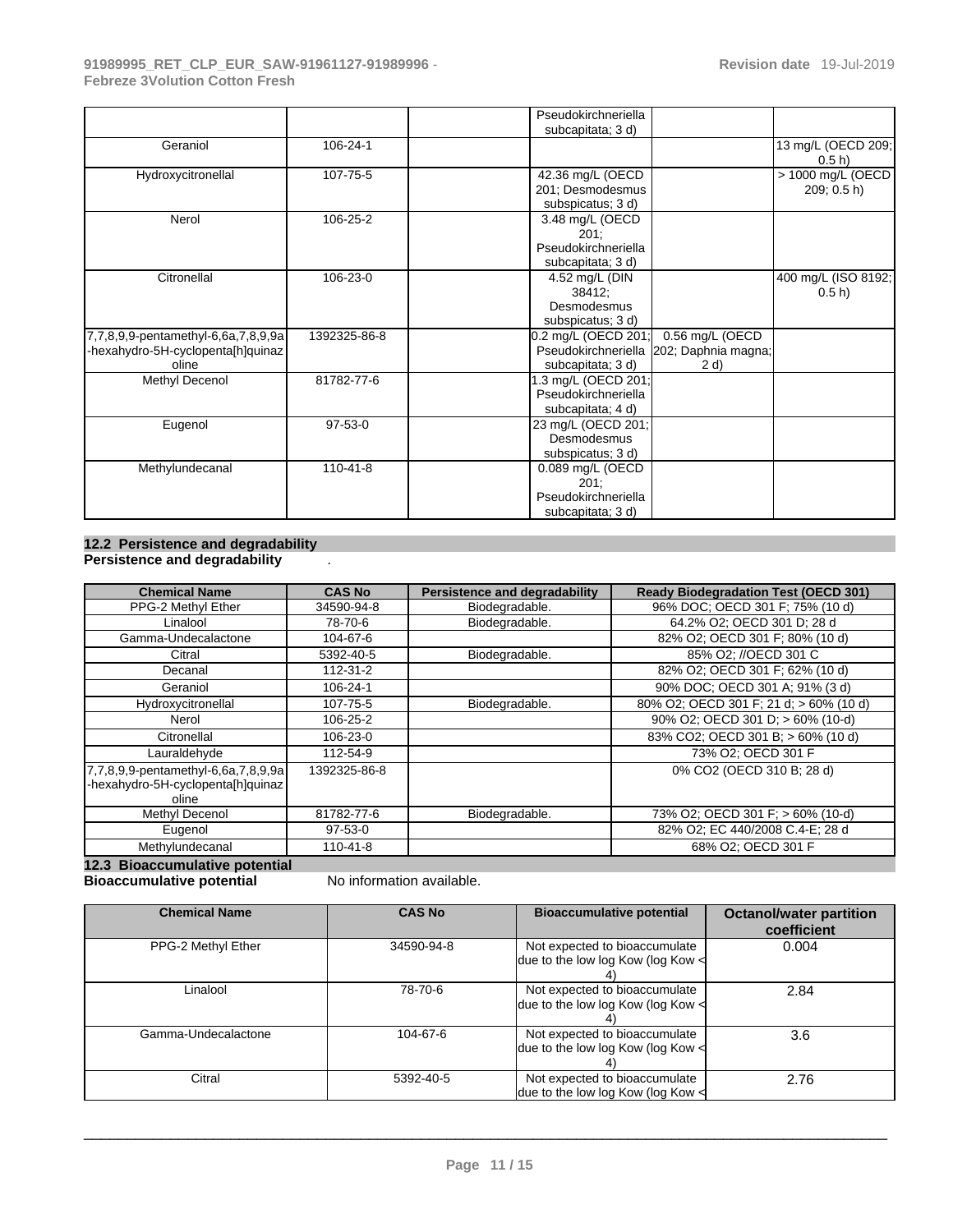|                                                                               |                | 4)                                                                 |      |
|-------------------------------------------------------------------------------|----------------|--------------------------------------------------------------------|------|
| Decanal                                                                       | 112-31-2       | Not expected to bioaccumulate<br>due to the low log Kow (log Kow < | 3.8  |
| Geraniol                                                                      | 106-24-1       | Not expected to bioaccumulate<br>due to the low log Kow (log Kow < | 2.6  |
| Hydroxycitronellal                                                            | 107-75-5       | Not expected to bioaccumulate<br>due to the low log Kow (log Kow < | 1.68 |
| Nerol                                                                         | 106-25-2       | Not expected to bioaccumulate<br>due to the low log Kow (log Kow < | 2.76 |
| Citronellal                                                                   | 106-23-0       | Not expected to bioaccumulate<br>due to the low log Kow (log Kow < | 3.62 |
| Lauraldehyde                                                                  | 112-54-9       | Not expected to bioaccumulate<br>due to the low log Kow (log Kow < | 4.9  |
| 7,7,8,9,9-pentamethyl-6,6a,7,8,9,9a-hexahy<br>dro-5H-cyclopenta[h]quinazoline | 1392325-86-8   |                                                                    | 5.43 |
| Methyl Decenol                                                                | 81782-77-6     | Not expected to bioaccumulate<br>due to the low log Kow (log Kow < | 3.9  |
| Eugenol                                                                       | $97 - 53 - 0$  | Not expected to bioaccumulate<br>due to the low log Kow (log Kow < | 1.83 |
| Methylundecanal                                                               | $110 - 41 - 8$ | Not expected to bioaccumulate<br>due to the low log Kow (log Kow < | 4.9  |

# **12.4 Mobility in soil**

**No information available.** 

| <b>Chemical Name</b> | <b>CAS No</b>  | log Koc                     |
|----------------------|----------------|-----------------------------|
| Gamma-Undecalactone  | 104-67-6       | 709.2 (QSAR KOCWIN v2.00)   |
| Citral               | 5392-40-5      | 147.7 (QSAR PCKOCWIN v1.66) |
| Decanal              | $112 - 31 - 2$ | 794.33 (OECD 121)           |
| Geraniol             | 106-24-1       | 70.79 (QSAR PCKOCWIN v1.66) |
| Hydroxycitronellal   | 107-75-5       | 10 (QSAR PCKOCWIN v2.00)    |
| Nerol                | 106-25-2       | 94.15 (QSAR KOCWIN v2.00)   |
| Citronellal          | 106-23-0       | 147.7 (QSAR PCKOCWIN v1.66) |
| Lauraldehyde         | 112-54-9       | 3981.07 (OECD 121)          |
| Methyl Decenol       | 81782-77-6     | 1174.89 (OECD 121)          |
| Methylundecanal      | $110 - 41 - 8$ | 3981.072 (OECD 121)         |

# **12.5 Results of PBT and vPvB assessment**

This mixture does not contain any substances that are assessed to be a PBT or a vPvB.

# **12.6 Other adverse effects**

**No information available.** 

### **Section 13: DISPOSAL CONSIDERATIONS**

#### **13.1 Waste treatment methods**

| Waste from Residues/Unused<br><b>Products</b> | Dispose of in accordance with local regulations.                                                                                                                                                                                                                                                                                                                                                                                                                                           |
|-----------------------------------------------|--------------------------------------------------------------------------------------------------------------------------------------------------------------------------------------------------------------------------------------------------------------------------------------------------------------------------------------------------------------------------------------------------------------------------------------------------------------------------------------------|
| <b>Disposal Recommendations</b>               | The waste codes/waste designations below are in accordance with EWC. Waste must be<br>delivered to an approved waste disposal company. Waste is to be kept separate from other<br>types of waste until its disposal. Do not throw waste product into the sewer. Where possible<br>recycling is preferred to disposal or incineration. For handling waste, see measures<br>described in section 7. Empty, uncleaned packaging need the same disposal<br>considerations as filled packaging. |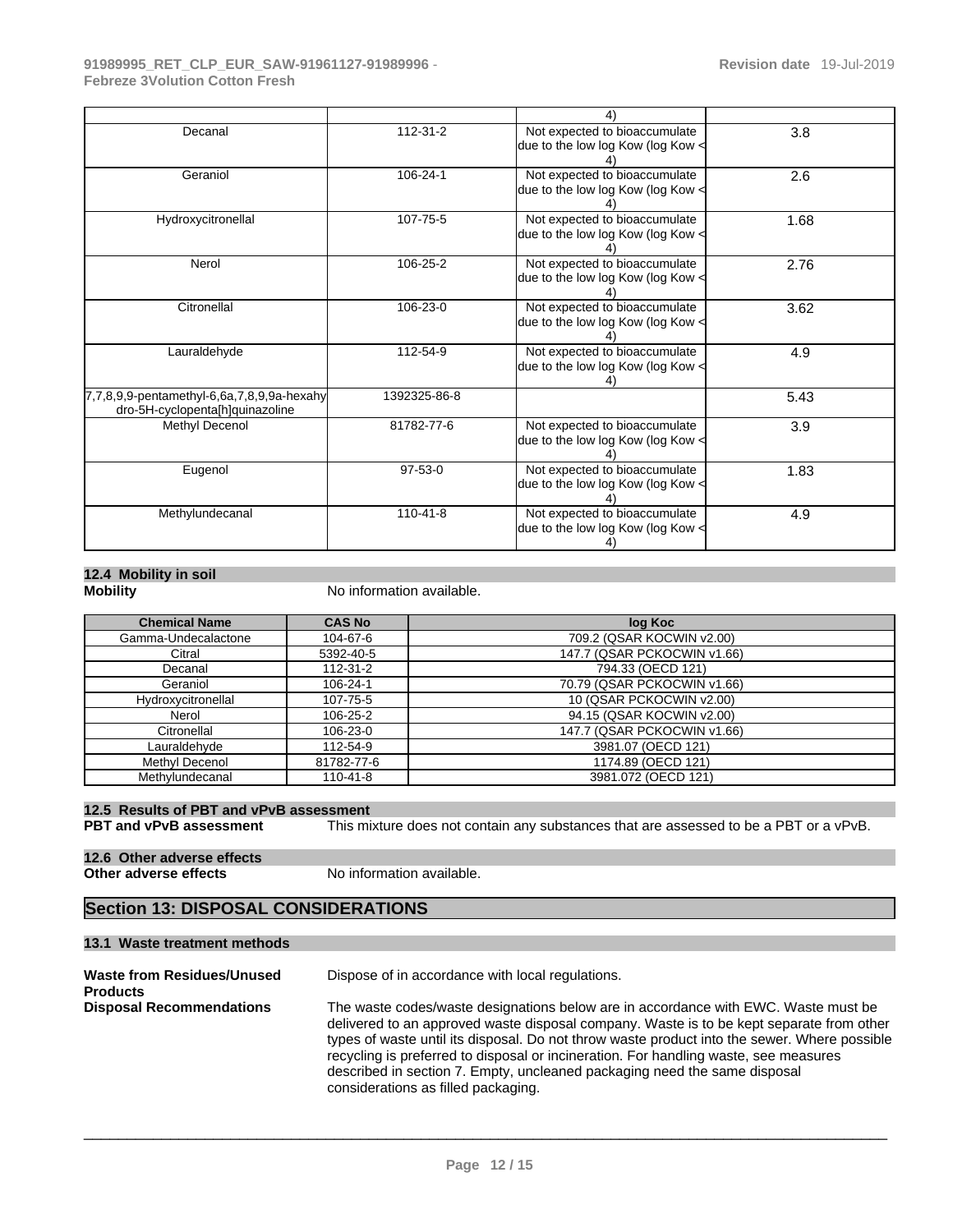#### **13.2 Additional information**

**EWC Waste Disposal No** 20 01 29\*- detergents containing dangerous substances 15 01 10\*- packaging containing residues of or contaminated by dangerous substances

# **Section 14: TRANSPORT INFORMATION**

#### **IMDG**

| 14.1 UN Number<br>14.2 UN proper shipping name<br><b>Description</b>                                            | <b>UN3082</b><br>ENVIRONMENTALLY HAZARDOUS SUBSTANCE, LIQUID, N.O.S.<br>UN3082, ENVIRONMENTALLY HAZARDOUS SUBSTANCE, LIQUID,<br>N.O.S. (Pentamethylheptenone, 2-t-Butylcyclohexyl Acetate), 9, III, Marine pollutant |
|-----------------------------------------------------------------------------------------------------------------|----------------------------------------------------------------------------------------------------------------------------------------------------------------------------------------------------------------------|
| 14.3 Transport hazard class(es)                                                                                 | 9                                                                                                                                                                                                                    |
| 14.4 Packing Group                                                                                              | III                                                                                                                                                                                                                  |
| 14.5 Marine pollutant                                                                                           | Yes                                                                                                                                                                                                                  |
| EmS-No.<br>14.7 Transport in bulk according to No information available                                         | $F-A, S-F$                                                                                                                                                                                                           |
| Annex II of MARPOL and the IBC<br>Code                                                                          |                                                                                                                                                                                                                      |
| <b>IMDG Comment</b>                                                                                             | Product is not regulated for transport by vessel in retail packaging per IMDG 2.10.2.7                                                                                                                               |
|                                                                                                                 |                                                                                                                                                                                                                      |
| IATA<br>14.1 UN Number<br>14.2 UN proper shipping name<br><b>Description</b><br>14.3 Transport hazard class(es) | <b>UN3082</b><br>ENVIRONMENTALLY HAZARDOUS SUBSTANCE, LIQUID, N.O.S.<br>UN3082, ENVIRONMENTALLY HAZARDOUS SUBSTANCE, LIQUID,<br>N.O.S. (Pentamethylheptenone, 2-t-Butylcyclohexyl Acetate), 9, III<br>9              |
| 14.4 Packing Group                                                                                              | $\mathbf{III}$                                                                                                                                                                                                       |
| 14.5 Marine pollutant                                                                                           | Yes                                                                                                                                                                                                                  |
| <b>Comments</b>                                                                                                 | Product is not regulated for transport by air in retail packaging per IATA Special Provision<br>A197                                                                                                                 |
| <b>ADR</b><br>14.1 UN Number<br>14.2 UN proper shipping name                                                    | <b>UN3082</b><br>ENVIRONMENTALLY HAZARDOUS SUBSTANCE, LIQUID, N.O.S.                                                                                                                                                 |
| <b>Description</b>                                                                                              | UN3082, ENVIRONMENTALLY HAZARDOUS SUBSTANCE, LIQUID,<br>N.O.S.(Pentamethylheptenone, 2-t-Butylcyclohexyl Acetate), 9, III                                                                                            |
| 14.3 Transport hazard class(es)                                                                                 | 9                                                                                                                                                                                                                    |
| 14.4 Packing Group                                                                                              | III                                                                                                                                                                                                                  |
| 14.5 Marine pollutant                                                                                           | Yes                                                                                                                                                                                                                  |
| <b>Classification code</b>                                                                                      | M <sub>6</sub>                                                                                                                                                                                                       |
| Labels                                                                                                          | 9                                                                                                                                                                                                                    |
| <b>ADR Comment</b>                                                                                              | Product is not regulated for transport in retail packaging < 5 L / 5 KG                                                                                                                                              |
| <b>RID</b>                                                                                                      |                                                                                                                                                                                                                      |
| 14.1 UN Number<br>14.2 UN proper shipping name<br><b>Description</b>                                            | <b>UN3082</b><br>ENVIRONMENTALLY HAZARDOUS SUBSTANCE, LIQUID, N.O.S.<br>UN3082, ENVIRONMENTALLY HAZARDOUS SUBSTANCE, LIQUID,<br>N.O.S.(Pentamethylheptenone, 2-t-Butylcyclohexyl Acetate), 9, III                    |
| 14.3 Transport hazard class(es)                                                                                 | 9                                                                                                                                                                                                                    |
| 14.4 Packing Group                                                                                              | $\mathop{\rm III}$                                                                                                                                                                                                   |
| 14.5 Marine pollutant<br><b>Classification code</b>                                                             | Yes<br>M <sub>6</sub>                                                                                                                                                                                                |
| Labels                                                                                                          | 9                                                                                                                                                                                                                    |
| <b>ADN</b><br>14.1 UN Number                                                                                    | <b>UN3082</b>                                                                                                                                                                                                        |
| 14.2 UN proper shipping name<br><b>Description</b>                                                              | ENVIRONMENTALLY HAZARDOUS SUBSTANCE, LIQUID, N.O.S.<br>UN3082, ENVIRONMENTALLY HAZARDOUS SUBSTANCE, LIQUID,                                                                                                          |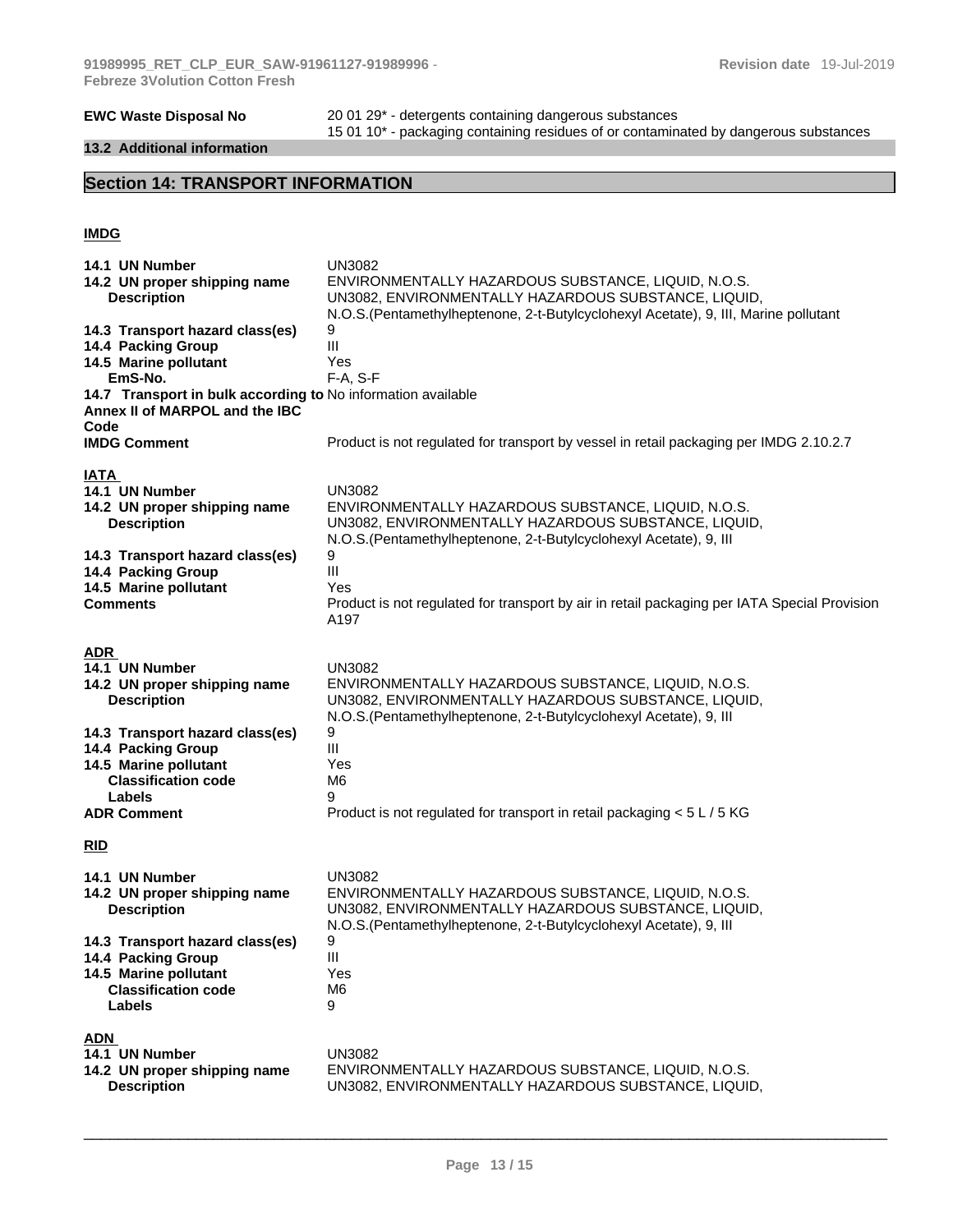|                                 | N.O.S. (Pentamethylheptenone, 2-t-Butylcyclohexyl Acetate), 9, III        |
|---------------------------------|---------------------------------------------------------------------------|
| 14.3 Transport hazard class(es) | 9                                                                         |
| 14.4 Packing Group              | Ш                                                                         |
| 14.5 Marine pollutant           | Yes                                                                       |
| <b>Classification code</b>      | M6                                                                        |
| Hazard label(s)                 |                                                                           |
| Limited quantity (LQ)           | 5 L                                                                       |
| <b>Equipment Requirements</b>   | РP                                                                        |
| <b>ADN Comment</b>              | Product is not regulated for transport in retail packaging $< 5 L / 5 KG$ |

# **Section 15: REGULATORY INFORMATION**

#### **15.1 Safety, health and environmental regulations/legislation specific for the substance or mixture**

| <b>EU Regulations</b><br>Regulation (EC) No. 1907/2006,<br><b>REACH Annex XVII Substances</b><br>subject to restriction on marketing<br>and use as amended | Contains no REACH substances with Annex XVII restrictions.                                                                                                                                                                               |
|------------------------------------------------------------------------------------------------------------------------------------------------------------|------------------------------------------------------------------------------------------------------------------------------------------------------------------------------------------------------------------------------------------|
| Regulation (EC) No. 1907/2006,<br><b>REACH Annex XVII Substances</b><br>subject to restriction on marketing<br>and use as amended                          | Contains no substance on the REACH candidate list.                                                                                                                                                                                       |
| <b>XIV Substances Subject to</b><br><b>Authorisation</b>                                                                                                   | Regulation (EC) No. 143/2011 Annex Contains no REACH Annex XIV substances.                                                                                                                                                               |
| Other regulations, restrictions and<br>prohibition regulations                                                                                             | Classification and procedure used to derive the classification for mixtures according to<br>Regulation (EC) 1272/2008 [CLP]. Registration, Evaluation, Authorization, and Restriction<br>of Chemicals (REACh) Regulation (EC 1907/2006). |
| <b>National regulatory information</b>                                                                                                                     |                                                                                                                                                                                                                                          |
| <b>15.2 Chemical Safety Assessment</b>                                                                                                                     |                                                                                                                                                                                                                                          |
| <b>Chemical Safety Assessment</b>                                                                                                                          | No chemical safety assessment has been carried out for this mixture per REACH<br>regulation.                                                                                                                                             |
| <b>International Inventories</b>                                                                                                                           |                                                                                                                                                                                                                                          |
| <b>Section 16: OTHER INFORMATION</b>                                                                                                                       |                                                                                                                                                                                                                                          |
| 16.1 Indication of changes                                                                                                                                 |                                                                                                                                                                                                                                          |
| <b>Issuing Date:</b>                                                                                                                                       | 19-Jul-2019                                                                                                                                                                                                                              |
| <b>Revision date</b>                                                                                                                                       | 19-Jul-2019                                                                                                                                                                                                                              |
| <b>Revision Note</b>                                                                                                                                       | Not applicable                                                                                                                                                                                                                           |
| 16.2 Abbreviations and acronyms                                                                                                                            |                                                                                                                                                                                                                                          |
|                                                                                                                                                            | ADR: European Agreement concerning the International Carriage of Dangerous Goods by Road                                                                                                                                                 |
|                                                                                                                                                            | ADN: European Agreement concerning the International Carriage of Dangerous Goods by Inland Waterways                                                                                                                                     |
| <b>ATE: Acute Toxicity Estimate</b>                                                                                                                        |                                                                                                                                                                                                                                          |
| DNEL: Derived No Effect Level                                                                                                                              |                                                                                                                                                                                                                                          |
| IATA: International Air Transport Association                                                                                                              |                                                                                                                                                                                                                                          |
| IMDG: International Maritime Dangerous Goods Code                                                                                                          |                                                                                                                                                                                                                                          |
| LC50: Lethal Concentration to 50% of a test population<br>LDE0: Lothel Desa to E00/ of a test penulation (Median Lothel Desa)                              |                                                                                                                                                                                                                                          |
|                                                                                                                                                            |                                                                                                                                                                                                                                          |

LD50: Lethal Dose to 50% of a test population (Median Lethal Dose)

OEL: Occupational Exposure Limit

PBT: Persistent, Bioaccumulative and Toxic substance

PNEC(s): Predicted No Effect Concentration(s)

REACH- Registration, Evaluation and Authorization of Chemicals